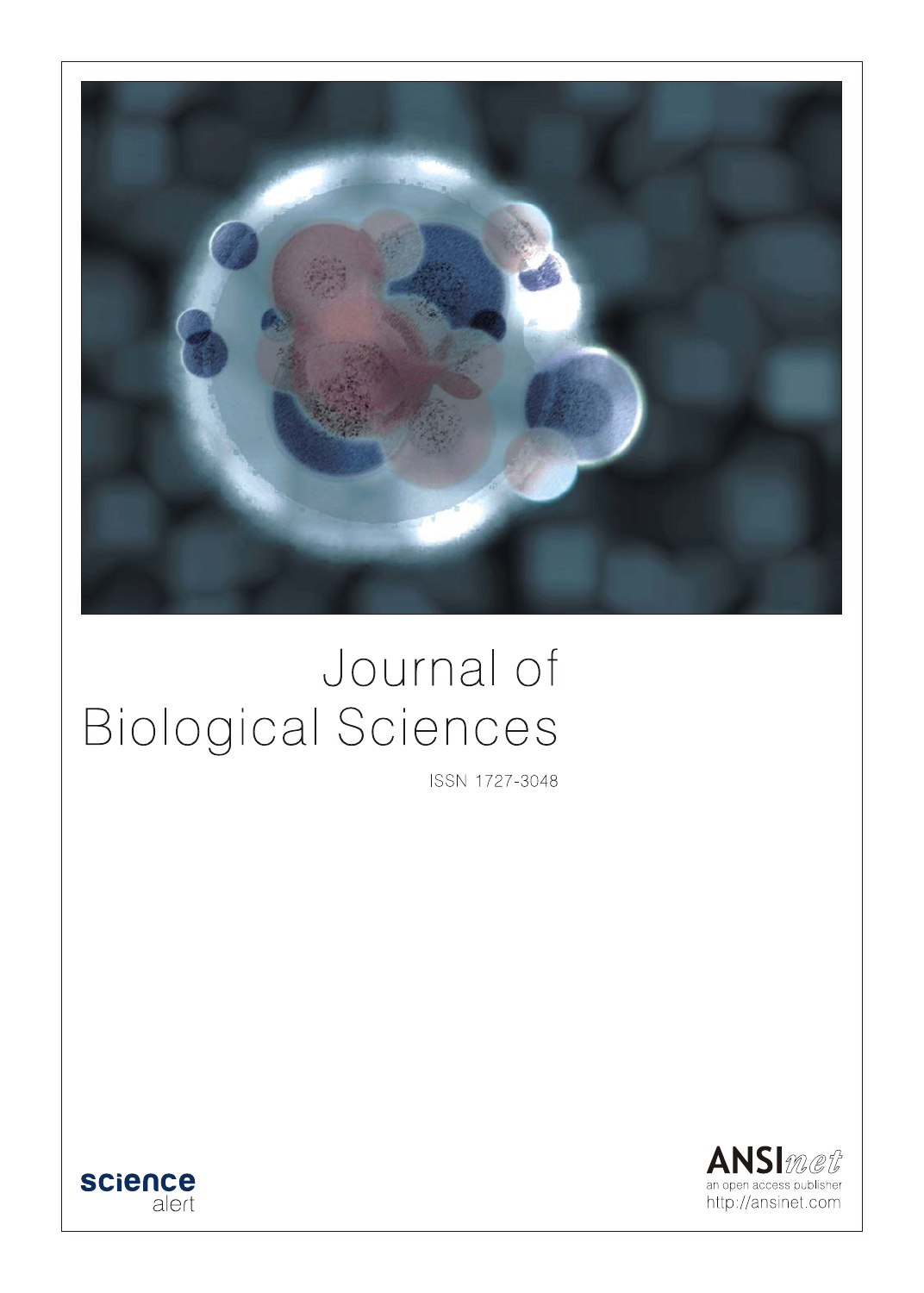#### **OPEN ACCESS Journal of Biological Sciences**

ISSN 1727-3048 DOI: 10.3923/jbs.2017.171.184



## **Research Article Prevalence of Some Antimicrobials Resistance Associated-genes in** *Salmonella typhi* **Isolated from Patients Infected with Typhoid Fever**

Ahmed Abduljabbar Jaloob Aljanaby and Ali Reyadh Medhat

Department of Microbiology, Faculty of Science, University of Kufa, Al-Najaf City, Iraq

### Abstract

Background and Objective: In developing countries such as Iraq, every year there are thousands peoples infected with typhoid fever caused by Salmonella typhi. These infections became difficult to treat by different types of antimicrobials. Therefore, the main aim of this study was to investigate the ability of S. typhi strains isolated from blood of inpatients and outpatients infected with typhoid fever to produce some antimicrobial resistance associated-genes. Materials and Methods: Disc diffusion method was used to investigate the ability of S. typhi to resistance of 12 antibiotics and PCR technique were used to investigate the prevalence of 13 antimicrobials resistance genes. Fisher's exact test was used for the comparison between samples of the study and then analyzed with graph pad prism version 5. Results: The results proved that 61.53 and 51.28% of S. typhi strains were resistant to ampicillin and chloramphenicol, respectively and all strains (100%) were susceptible to ceftriaxone 30 µg. Among 13 antimicrobial resistance genes, the most prevalent was floR (74.35%), while there was no prevalence of blaCMY-2, Cat3 and strA-strB genes. Conclusion: The floR, Cat1 and pse-1 genes were the most prevalent in S. typhi strains isolated from blood of inpatients with typhoid fever more than those isolated from blood of outpatients.

Key words: Salmonella typhi, inpatients, outpatients, typhoid fever, antimicrobials resistance associated-genes

Received: January 16, 2017 **Accepted: March 10, 2017** Published: April 15, 2017

Citation: Ahmed Abduljabbar Jaloob Aljanaby and Ali Reyadh Medhat, 2017. Prevalence of some antimicrobials resistance associated-genes in *Salmonella* typhi isolated from patients infected with typhoid Fever). J. Biol. Sci., 17: 171-184.

Corresponding Author: Ahmed Abduljabbar Jaloob Aljanaby, Department of Microbiology, Faculty of Science, University of Kufa, Al-Najaf City, Iraq Tel: +96407816118353

Copyright: © 2017 Ahmed Abduljabbar Jaloob Aljanaby et al. This is an open access article distributed under the terms of the creative commons attribution License, which permitsunrestricted use, distribution and reproduction in any medium, provided the original author and source are credited.

Competing Interest: The authors have declared that no competing interest exists.

Data Availability: All relevant data are within the paper and its supporting information files.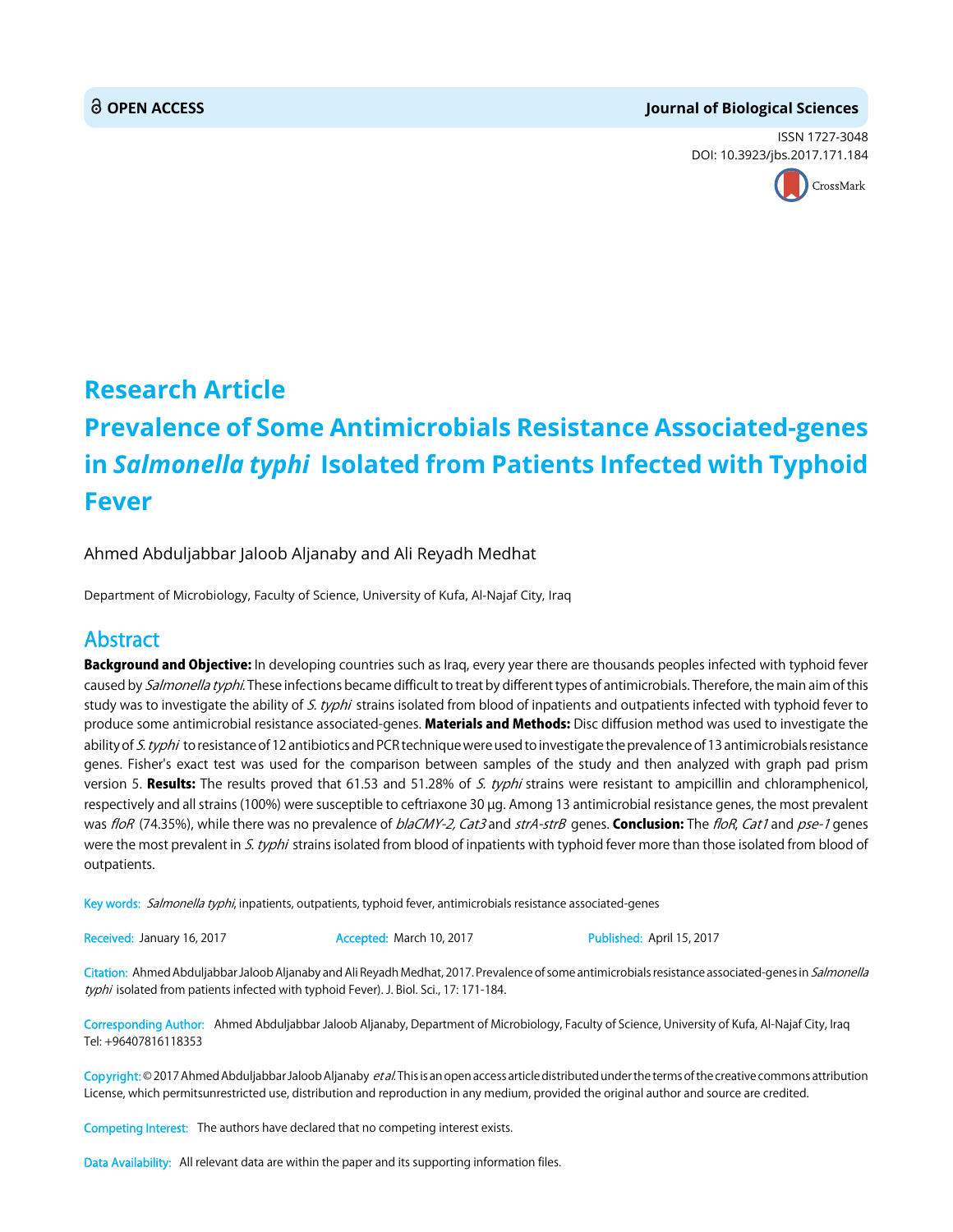#### INTRODUCTION

Typhoid fever or enteric fever remains the one of the most recurrent health problems worldwide and there are no advanced methods to prevent this infection except by using of antimicrobial. Typhoid fever is a most important systemic disease worldwide. Typhoid is the only remaining enteric disease for which the rates of mortality have not been declining and it is common in areas with inadequate hygiene and sanitation<sup>1</sup>.

Salmonella enterica serovar typhi (S. typhi) is the main causative agent of enteric fever which is members of the family of Enterobacteriaceae and it is the most important Gram-negative motile bacterium cause typhoid fever in Iraq and other developing countries<sup>2</sup>. The rate of morbidity of typhoid fever over than 21 million cases and some of this cases lead to death per year worldwide<sup>3</sup>. The recurrent use of the same antimicrobials against infections with typhoid fever led to an increase in multidrug resistance *S. typhi* and other bacterial species<sup>4</sup>. In recent years, S. typhi became more resistance to different antimicrobials such as chloramphenicol, ampicillin, sulfonamides and tetracycline and became resist to another different types of antimicrobials and therefore, called multidrug-resistant (MDR)<sup>5</sup>. Multidrug resistant S. typhi is defined as S. typhi isolates which are resistant to three different classes of antimicrobials<sup>6</sup>. The use of first-line antimicrobial for the treatment of typhoid fever such as chloramphenicol, ampicillin and trimethoprim-sulfamethoxazole had been recommended to be replaced with other antimicrobials such as ceftriaxone and cefotaxime<sup>7</sup>.

Different studies showed that there were many prevalence of antimicrobials resistance-associated genes like, \$-lactamase, ampicillin, chloramphenicol, aminoglycosides in both clinical and non-clinical Salmonella enterica isolates<sup>8,9</sup>. This study advance new knowledge by investigation the prevalence of new antimicrobial resistance associated genes in S. typhi strains.

In Iraq, there is no study focusing on isolation and investigation about antimicrobial resistance-genes in S. typhi strains isolated from clinical and non-clinical sources. Therefore, the main aim of this study was to investigate the prevalence of thirteen antimicrobial resistance associated-genes in S. typhi strains isolated from blood of inpatients and outpatients infected with typhoid fever to provide a clear image about the relationship between virulence of hospital S. typhi isolates and nonhospital S. typhi isolates.

#### MATERIALS AND METHODS

Salmonella typhi isolates, collection, culture and identification: During the period from June, 2016 to February, 2017 a total 187 blood samples were collected from inpatients (97 samples) and outpatients (90 samples) clinically suspected infected with typhoid fever in Al-Najaf Hospital in AL-Najaf Covernorate, Iraq. By sterile syringes (Hamilton, China), Five milliliter of blood samples were collected in sterile inoculated bottles (Oxoid,UK) containing sterile of 45 mL brain heart infusion broth (Oxoid,UK) and incubated aerobically at  $37^{\circ}$ C for 7 days with continuous shaking every day. Streaked by sterile loop (Himedia, India) on blood agar (Oxoid,UK), MacConkey agar (Oxoid, UK) and Salmonella-Shigella agar (SS agar) (Oxoid, UK) plates<sup>10</sup>. All grown colonies on the surface of agar plates were identified as S. typhi according to standard bacteriological tests according to MacFaddin<sup>11</sup> such as, pale colonies on MacConkey agar surface, black colonies on SS agar surface, Gram-negative, motile, Alkaline/Acid, without gas and weak production of H2S according to Triple Sugar Iron test, cultivation on Chrome agar medium (Orientation Company-France) and all isolates were identified by using Vitek2® system (BioMerieux®-France).

Antimicrobial susceptibility testing: This test was done by the method of Kirby-Bauer according to the Clinical Laboratory Standards Institute (CLSI.)<sup>12</sup>. Antimicrobial susceptibility and resistance was determined by strain growth zone diameter according to CLSI guidelines<sup>12</sup>. All the following 12 antimicrobial discs were provided from (Bioanalyse-Turkey) were used in this study: Ampicillin (AM)10 µg, amoxicillin (AX) 25 µg, cefotaxime (CTX) 30 µg, ceftriaxone (CRO) 30 µg, gentamicin (CN) 10 µg, amikacin (AK) 30 µg, tobramycin (TM) 10 µg, streptomycin (S) 10 µg, tetracycline (TE) 30 µg, ciprofloxacin (CIP) 5 µg, chloramphenicol (C) 30 µg, sulfonamide(SSS) 300 µg. Escherichia coli ATCC 25922 strain was used as controls.

**DNA extraction:** DNA was exacted according to the method of Aljanaby and Alfaham<sup>13</sup>.

Molecular detection of antimicrobials resistance-associated genes: Polymerase Chain Reaction Protocol (PCR) was used to detect 13 antimicrobials resistance-associated genes. All PCR products were loaded on a 1% (w/v) agarose gel with 0.5 mg  $mL^{-1}$  safe stain and were analyzed by gel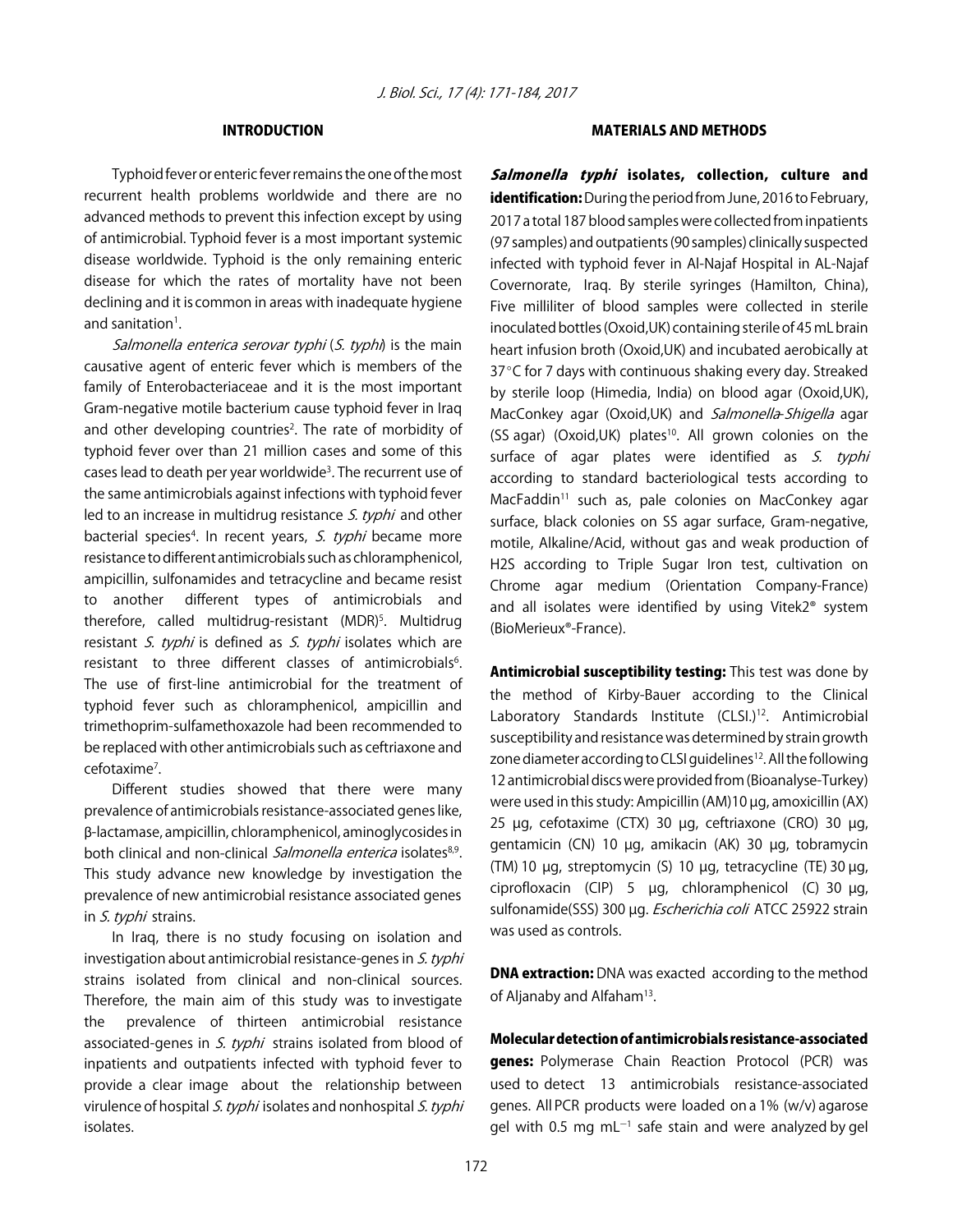| Antibiotics     | Target genes   | Primer sequences (5'-3')       | Size (bp) | References                   |
|-----------------|----------------|--------------------------------|-----------|------------------------------|
| Ampicillin      | $P$ se-1       | F:CGCTTCCCGTTAACAAGTAC         | 419       | Bacci et al. <sup>14</sup>   |
|                 |                | R:CTGGTTCATTTCAGATAGCG         |           |                              |
| β-lactamase     | <b>blaTEM</b>  | F:CAGCGGTAAGATCCTTGAGA         | 643       | Ensor et al. <sup>15</sup>   |
|                 |                | R: ACTCCCCGTCGTGTAGATAA        |           |                              |
| β-lactamase     | blaSHV         | F:GGCCGCGTAGGCATGATAGA         | 714       | Ensor et $aL^{15}$           |
|                 |                | R:CCCGGCGATTTGCTGATTTC         |           |                              |
| β-lactamase     | blaCMY-2       | F:TGGCC GAACTGACAGGCAAA        | 354       | Alcaine et al. <sup>16</sup> |
|                 |                | R:TTTCTCCTGAACGTGGCTGGC        |           |                              |
| Chloramphenicol | Cat1           | F:CACCGTTGATATATCCCAATGGCATCGT | 582       | De Vito et al. <sup>17</sup> |
|                 |                | R:CTGCCGACATGGAAGCCATCACAAAC   |           |                              |
| Chloramphenicol | Cat2           | F:CCTGCCACTCATCGCAGTAC         | 547       | Ma $et al.^{18}$             |
|                 |                | R:AACGGCATGAACCTGAA            |           |                              |
| Chloramphenicol | Cat3           | F:ATCGGCATCGGTTACCATGT         | 310       | Ma $et al.^{18}$             |
|                 |                | R:ATCCCCTTCTTGCTGATATT         |           |                              |
| Chloramphenicol | floR           | F:ATGACCACCACACGCCCCG          | 198       | Ma $et al.^{18}$             |
|                 |                | R:AGACGACTGGCGACTTCTTCG        |           |                              |
| Chloramphenicol | cm/A           | F:ATCCCCTTCTTGCTGATATT         | 662       | Ma $et al.^{18}$             |
|                 |                | R:GGCCTCGCTCTTACGTCATC         |           |                              |
| Gentamicin      | ant $(3")$ -la | F:GTGGATGGCGGCCTGAAGCC         | 526       | Bacci et al. <sup>14</sup>   |
|                 |                | R:ATTGCCCAGTCGGCAGCG           |           |                              |
| Tetracycline    | tet A          | F:GCTACATCCTGCTTGCCTTC         | 210       | Bacci et al. <sup>14</sup>   |
|                 |                | R:CATAGATCGCCGTGAAGAGG         |           |                              |
| Tetracycline    | tet B          | F:TTGGTTAGGGGCAAGTTTTG         | 659       | Bacci et al. <sup>14</sup>   |
|                 |                | R:GTAATGGGCCAATAACACCG         |           |                              |
| Streptomycin    | strA-strB      | F:ATGGTGGACCCTAAAACTCT         | 891       | Tamang et al. <sup>19</sup>  |
|                 |                | R:GT-CTAGGATCGAGACAAAG         |           |                              |

Table 1: Sequencing of primers used in PCR for 13 antimicrobials resistance-associated genes of S. typhi

electrophoresis. All primers used in this study are listed in Table 1 and all PCR thermo cycling conditions are listed in Table 2.

**Statistical analysis:** Statistical analysis was performed with graph pad prism version 5 software. Fisher's exact test<sup>20</sup> was used for the comparison between samples of the study. p-values less than the 0.05 level of significance were considered statistically significant.

#### RESULTS

Total isolates and *S. typhi* strains: The result proved that, out of total 187 blood samples there were 39 S. typhi strains isolated from inpatients (22 strains, 11.76% ) and outpatients (17 strains, 9.09%) (Fig. 1, 2).

Antimicrobial susceptibility testing: The results of the present study proved that the antimicrobial resistance rates of the 93 strains of ampicillin were high. The moderate resistance rate was observed for chloramphenicol and amoxicillin, while the lowest resistance rate was observed for cefotaxime and ceftriaxone (Fig. 3, Table 3). On the other hand, the results demonstrated that there were 17 strains



Fig. 1: Black colonies of S. typhi on SS agar surface after 24 h at 37°C of incubation

(43.58%) were MDR (Table 4). Phenotypic resistance profile of 39 S. typhi strains are given in Table 5.

Molecular detection of antimicrobials resistance-associated genes: The results of the current study proved that out of the 39 S. typhi strains there were 18 strains (46.15%) positive for pse-1 gene, 6 strains (15.38%) were positive for blaTEM gene, 5 strains (12.82%) were positive for *blaSHV* gene, 24 strains (61.53%) were positive for *Cat1* gene, 8 strains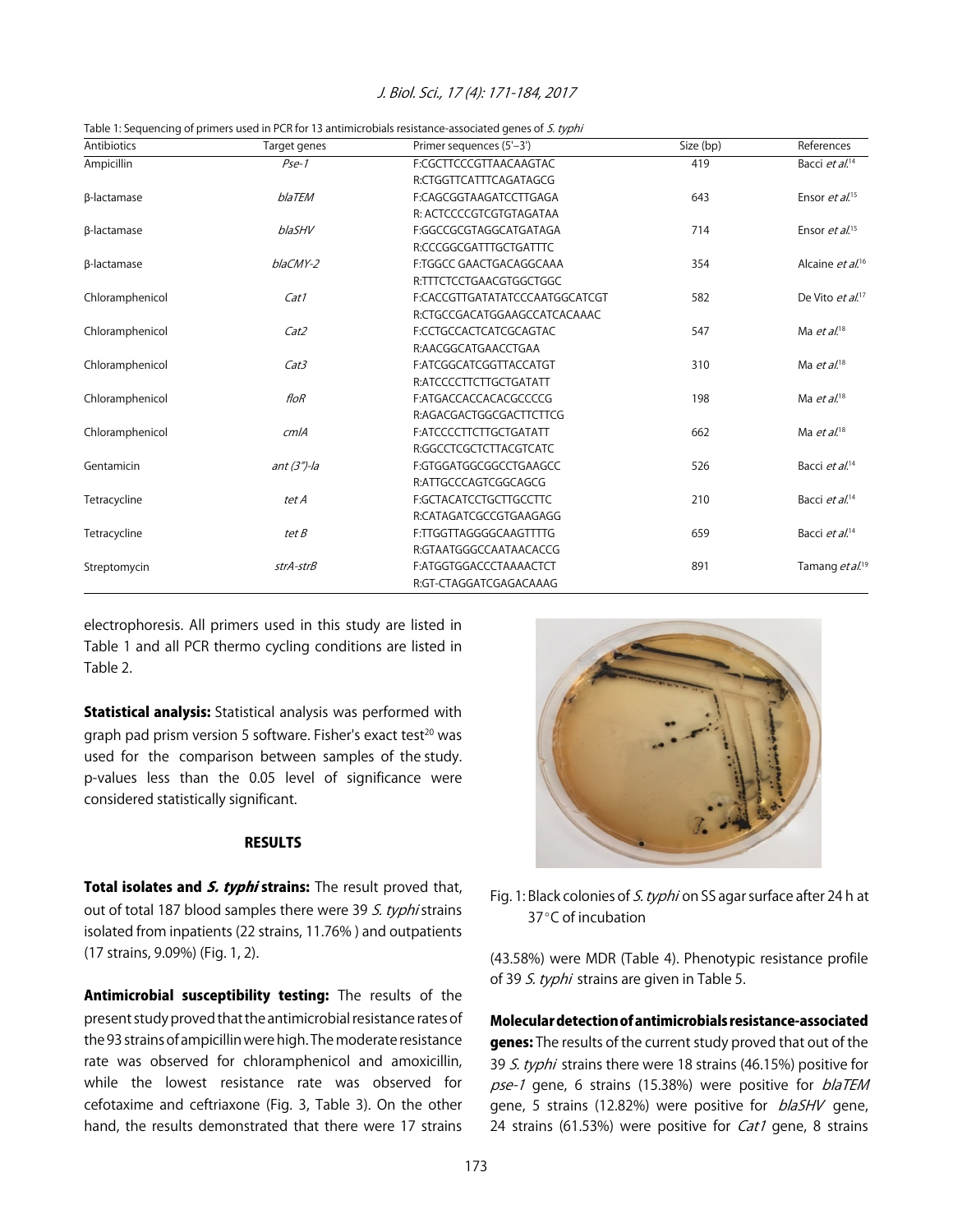|                   | PODODULU U POLITICAL DALODUDU O DULUNI QUE U NUMBRIT A PORT                | Cycling condition                                                                                                                                                                           | in this control direction of the state of the state of the state of the state of the state of the state of the state of the state of the state of the state of the state of the state of the state of the state of the state o |                         |                        |                        |                                    |
|-------------------|----------------------------------------------------------------------------|---------------------------------------------------------------------------------------------------------------------------------------------------------------------------------------------|--------------------------------------------------------------------------------------------------------------------------------------------------------------------------------------------------------------------------------|-------------------------|------------------------|------------------------|------------------------------------|
| Genes             | Initial denaturation                                                       | Denaturation                                                                                                                                                                                | Annealing                                                                                                                                                                                                                      | Extension               | Number of cycles       | Final extension        | References                         |
| Pse-              | 94°C/12 mir                                                                | 94°C/1 min                                                                                                                                                                                  | 57°C/30 sec                                                                                                                                                                                                                    | $72^{\circ}$ C/5 min    |                        | $72^{\circ}$ C/7 min   | Bacci <i>et al</i> . <sup>14</sup> |
| TEM               | $95^{\circ}$ C/5 min                                                       | 94°C/30 sec                                                                                                                                                                                 | 52°C/45 sec                                                                                                                                                                                                                    | 72°C/45 sec             | $\overline{30}$        | $72^{\circ}$ C/7 min   | Ensor et al. <sup>15</sup>         |
| ZН                | $95^{\circ}$ C/5 min                                                       | 94°C/30 sec                                                                                                                                                                                 | 55°C/60 sec                                                                                                                                                                                                                    | $72^{\circ}C/45$ sec    | $\overline{50}$        | $72^{\circ}$ C/7 min   | Ensor et al. <sup>15</sup>         |
| blaCMY-2          | 95°C/9.5 min                                                               | 95°C/45 sec                                                                                                                                                                                 | 60°C/45 sec                                                                                                                                                                                                                    | 72°C/60 sec             | $\overline{40}$        | $72^{\circ}$ C/7 min   | Alcaine et al. <sup>16</sup>       |
| Cat I             | $95^{\circ}$ C/5 min                                                       | 94°C/30 sec                                                                                                                                                                                 | $62^{\circ}$ C/45 sec                                                                                                                                                                                                          | $72^{\circ}$ C/5 min    | 30                     | $72^{\circ}$ C/7 min   | De Vito et al. <sup>17</sup>       |
| Cat <sub>2</sub>  | 95°C/5 min                                                                 | 94°C/30 sec                                                                                                                                                                                 | 55°C/30 sec                                                                                                                                                                                                                    | $72^{\circ}$ C/30 sec   | 35                     | $72^{\circ}$ C/10 min  | Ma et al. <sup>18</sup>            |
| Cat3              | 95°C/5 min                                                                 | 94°C/30 sec                                                                                                                                                                                 | 55°C/30 sec                                                                                                                                                                                                                    | 72°C/30 sec             | 35                     | $72^{\circ}$ C/10 min  | Ma et al. <sup>18</sup>            |
| floR              | $95^{\circ}$ C/5 min                                                       | 94°C/30 sec                                                                                                                                                                                 | 55°C/30 sec                                                                                                                                                                                                                    | 72°C/30 sec             | 35                     | $72^{\circ}$ C/10 min  | Ma et al. <sup>18</sup>            |
| cmlA              | $95^{\circ}$ C/5 min                                                       | 94°C/30 sec                                                                                                                                                                                 | 55°C/30 sec                                                                                                                                                                                                                    | $72^{\circ}$ C/30 sec   | 35                     | $72^{\circ}$ C/10 min  | Ma et al. <sup>18</sup>            |
| ant $(3n)$ -la    | 94°C/3 min                                                                 | 94°C/60 sec                                                                                                                                                                                 | 58°C/60 sec                                                                                                                                                                                                                    | 72°C/60 sec             | 35                     | $72^{\circ}$ C/5 min   | Bacci et al. <sup>14</sup>         |
| tetA              | 94°C/5 min                                                                 | 94°C/25 sec                                                                                                                                                                                 | 55°C/30 sec                                                                                                                                                                                                                    | 72°C/50 sec             | $\overline{3}4$        | $72^{\circ}$ C/5 min   | Bacci et al. <sup>14</sup>         |
| tetB              | 94°C/5 min                                                                 | 94°C/25 sec                                                                                                                                                                                 | 55°C/30 sec                                                                                                                                                                                                                    | 72°C/50 sec             | $\overline{34}$        | $72^{\circ}$ C/5 min   | Bacci et al. <sup>14</sup>         |
| strA-strB         | 94°C/2 min                                                                 | $1/60$ sec<br>o<br>≯°                                                                                                                                                                       | 55°C/60 sec                                                                                                                                                                                                                    | 72°C/60 sec             | 30                     | $72^{\circ}$ C/5 min   | Tamang et al. <sup>19</sup>        |
|                   | Susceptible (100%)                                                         | Table 3: Antibiotics sensitivity test of 39 S. typhi strains isolated from blood of patients with typhoid fever                                                                             | Intermediate (100%)                                                                                                                                                                                                            |                         | Resistance (100%)      |                        | Total of resistance                |
|                   |                                                                            |                                                                                                                                                                                             |                                                                                                                                                                                                                                |                         |                        |                        | and percentage                     |
| Antibiotics       | Inpatients 22 isolates                                                     | ts 17 isolates<br><b>Outpatien</b>                                                                                                                                                          | Inpatients 22 isolates                                                                                                                                                                                                         | Outpatients 17 isolates | Inpatients 22 isolates | Outpatients 17 strains | $N = 39$ isolates                  |
| ΚŇ                | 6 (27.27%)                                                                 | $9(52.94\%)$                                                                                                                                                                                | 0(0.0%                                                                                                                                                                                                                         | $0.0\%$                 | 6 (72.72%)             | 8 (47.05%)             | 24 (61.53%)                        |
| $\breve{\approx}$ | 9 (40.90%)                                                                 | 12 (70.58%)                                                                                                                                                                                 | 0(0.0%                                                                                                                                                                                                                         | 0(0.0%                  | 13 (59.09%)            | 5 (29.41%)             | 8 (46.15%)                         |
| č                 | 21 (95.45%)                                                                | 17 (100%)                                                                                                                                                                                   | 0(0.0%)                                                                                                                                                                                                                        | 0(0.0%)                 | 1(4.54%)               | $0(0.0\%)$             | 1 (2.56%)                          |
| CRO               | 22 (100%)                                                                  | 17 (100%)                                                                                                                                                                                   | 0(0.0%)                                                                                                                                                                                                                        | 0(0.0%                  | 0(0.0%)                | 0(0.0%)                | 0(0.00%)                           |
|                   | 14 (63.63%)                                                                | 14 (82.35%)                                                                                                                                                                                 | 2 (9.09%)                                                                                                                                                                                                                      | 0(0.0%                  | 6 (27.27%)             | 3 (17.64%)             | 9 (23.07%)                         |
| $\overline{5}$    | 15 (68.18%)                                                                | 17 (100%)                                                                                                                                                                                   | 3 (13.63%)                                                                                                                                                                                                                     | 0(0.0%                  | 4 (18.18%)             | 0(0.0%)                | 4 (10.25%)                         |
| $\angle$          | 14 (63.63%)                                                                | 17 (100%)                                                                                                                                                                                   | 3 (13.63%)                                                                                                                                                                                                                     | 0(0.0%)                 | 5 (22.72%)             | 0(0.0%)                | 5 (12.82%)                         |
| M                 | 14 (63.63%)                                                                | 16 (94.11%)                                                                                                                                                                                 | 0(0.0%)                                                                                                                                                                                                                        | 0(0.0%                  | 8 (36.36%)             | 1 (5.88%)              | 9(23.07%)                          |
| ٣                 | 8 (36.36%)                                                                 | 12 (70.58%                                                                                                                                                                                  | 2 (9.09%)                                                                                                                                                                                                                      | 0(0.0%)                 | 12 (54.54%)            | 5 (29.41%)             | 17 (43.58%)                        |
| SSS               | 10 (45.45%)                                                                | 12 (70.58%)                                                                                                                                                                                 | 0(0.0%)                                                                                                                                                                                                                        | 0(0.0%)                 | 12 (54.54%)            | 5 (29.41%)             | 17 (43.58%)                        |
| d<br>U            | 9 (86.36%)                                                                 | 17 (100%)                                                                                                                                                                                   | 1(4.54%)                                                                                                                                                                                                                       | 0(0.0%                  | 2 (9.09%)              | 0(0.0%)                | 2 (5.12%)                          |
|                   | 8 (36.36%)                                                                 | 11 (64.70%)                                                                                                                                                                                 | 0(0.0%)                                                                                                                                                                                                                        | 0(0.0%                  | 14 (63.63%)            | 6 (35.29%)             | 20 (51.28%)                        |
|                   | SSS: Sulfonamide 300 µg, CIP: Ciprofloxacin 5 µg, C: Chloramphenicol 30 µg | AM.Ampicillin 10 µg, AX.Amoxicillin 25 µg, CTX:Cefotaxime 30 µg, Ceftriaxone 30 µg, Streptomycin 10 µg, Gentamicin 15 µg, AK:Amikacin 30 µg, TtM: Tobramycin 10 µg, TE: Tetracycline 30 UI, |                                                                                                                                                                                                                                |                         |                        |                        |                                    |
|                   |                                                                            |                                                                                                                                                                                             |                                                                                                                                                                                                                                |                         |                        |                        |                                    |

genes of S. typhi Table 2: Thermo cycling conditions of PCR for 13 antimicrobials resistance-associated genes of S. typhi  $\ddot{\phantom{a}}$ ľ  $nc$ ict $\alpha$ hialo آ+م of PCR for 13 Ę عاد اس<br>ما Table 2: Thermo

174

#### J. Biol. Sci., 17 (4): 171-184, 2017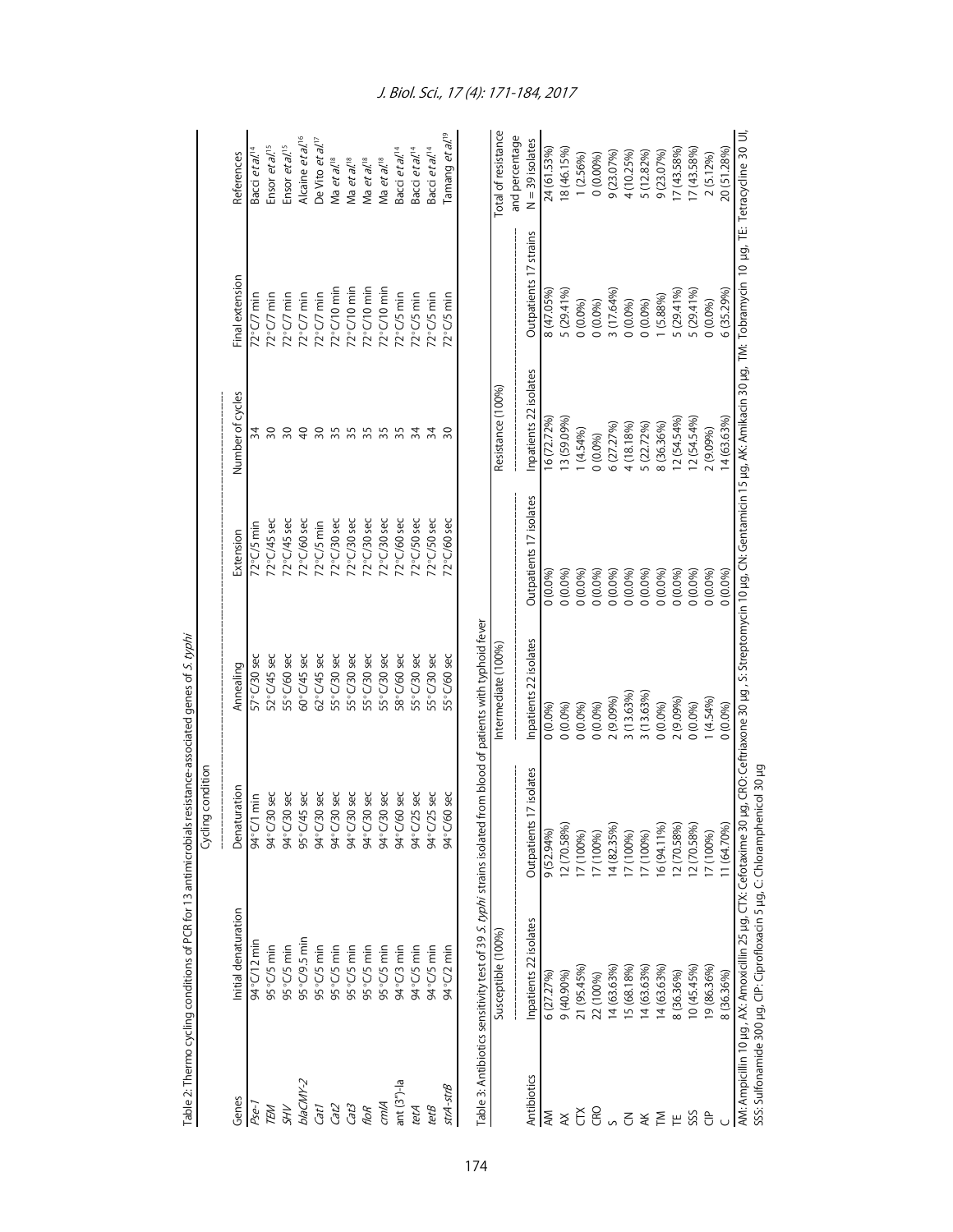Table 4: Numbers and percentage of multidrug resistance S. typhi strains isolated from blood of patients infected with typhoid

|                | Inpatients* |                                             | Outpatients |                                               | Total                                |        |  |
|----------------|-------------|---------------------------------------------|-------------|-----------------------------------------------|--------------------------------------|--------|--|
| <b>Strains</b> | No.         | --------------------------------------<br>% | No.         | -------------------------------------<br>$\%$ | -----------------------------<br>No. |        |  |
| S. typhi       | 22          | 56.41                                       |             | 43.59                                         | 39                                   | 100.00 |  |
| MDR S. typhi   | 14          | 63.63                                       |             | 17.64                                         |                                      | 43.58  |  |
| XDR S. typhi   |             | 0.00                                        |             | 0.00                                          |                                      | 0.00   |  |
| PDR S. typhi   |             | 0.00                                        |             | 0.00                                          |                                      | 0.00   |  |

MDR: Multidrug resistance, XDR: Extensive drug resistance, PDR: Pandrug resistance,\*p<0.05

| Table 5: Phenotypic resistance profile of 39 <i>S. typhi</i> strains isolated from blood of patients with typhoid fever |  |
|-------------------------------------------------------------------------------------------------------------------------|--|
|-------------------------------------------------------------------------------------------------------------------------|--|

| No.            | Source of strain | Phenotypic resistance profile      | $No.*$         | $\% *$ | <b>MDR</b>                       |
|----------------|------------------|------------------------------------|----------------|--------|----------------------------------|
| $\mathbf{1}$   | Inpatients       | AM, AX, CTX, S, CN, TM, TE, SSS, C | 9              | 75.00  |                                  |
| $\overline{2}$ | Inpatients       | AM, AX, S, CN, SSS, C              | 9              | 75.00  |                                  |
| 3              | Inpatients       | AM, AX, S, CN, AK, TM, TE, SSS, C  | 9              | 75.00  | $^{+}$                           |
| 4              | Inpatients       | AM, AX, S, AK, TM, C               | 9              | 75.00  | $\! + \!\!\!\!$                  |
| 5              | Inpatients       | AM, AX, S, TE, SSS, C              | 9              | 75.00  | $^{+}$                           |
| 6              | Inpatients       | AM, AX, S, TE, SSS                 | 5              | 41.66  | $^{+}$                           |
| 7              | Inpatients       | AM, AX, SSS                        | 3              | 25.00  |                                  |
| 8              | Inpatients       | AM, AX, TE, CIP, C                 | 5              | 41.66  | $\begin{array}{c} + \end{array}$ |
| 9              | Inpatients       | AM, AX, TE, CIP, C                 | 5              | 41.66  | $^{+}$                           |
| 10             | Inpatients       | AM, AX, TE, C                      | 4              | 33.33  | $^{+}$                           |
| 11             | Inpatients       | AM, AX, TE, C                      | 4              | 33.33  | $^{+}$                           |
| 12             | Inpatients       | AM, AX, CN, TE, C                  | 5              | 41.66  | $^{+}$                           |
| 13             | Inpatients       | AM, AX, C                          | 3              | 25.00  |                                  |
| 14             | Inpatients       | AM, TE, C                          | 3              | 25.00  | $\, +$                           |
| 15             | Inpatients       | AK, SSS, C                         | 3              | 25.00  | $^{+}$                           |
| 16             | Inpatients       | AK, SSS                            | $\overline{2}$ | 16.66  |                                  |
| 17             | Inpatients       | AK, TM                             | $\overline{2}$ | 16.66  |                                  |
| 18             | Inpatients       | TM, SSS                            | $\overline{2}$ | 16.66  |                                  |
| 19             | Inpatients       | TM, SSS                            | $\overline{2}$ | 16.66  |                                  |
| 20             | Inpatients       | TM, SSS                            | $\overline{2}$ | 16.66  |                                  |
| 21             | Inpatients       | AM, S, TE                          | $\overline{2}$ | 16.66  |                                  |
| 22             | Inpatients       | AM, S, TM, TE, C                   | 5              | 41.66  | $\! + \!\!\!\!$                  |
| 23             | outpatients      | SSS                                | $\mathbf{1}$   | 8.33   |                                  |
| 24             | outpatients      | SSS                                | $\mathbf{1}$   | 8.33   |                                  |
| 25             | outpatients      | AM, AX, S, TE, C                   | 5              | 41.66  | $\! + \!\!\!\!$                  |
| 26             | outpatients      | AM, AX, TE, C                      | 4              | 33.33  | $^{+}$                           |
| 27             | outpatients      | AM, AX, TE, C                      | 4              | 33.33  | $^{+}$                           |
| 28             | outpatients      | AM, AX, C                          | 3              | 25.00  |                                  |
| 29             | outpatients      | AM, AX. C                          | 3              | 25.00  |                                  |
| 30             | outpatients      | AM                                 | $\mathbf{1}$   | 8.33   |                                  |
| 31             | outpatients      | AM                                 | $\mathbf{1}$   | 8.33   |                                  |
| 32             | outpatients      | AM                                 | $\mathbf{1}$   | 8.33   |                                  |
| 33             | outpatients      | TM                                 | $\mathbf{1}$   | 8.33   |                                  |
| 34             | outpatients      | TE, SSS                            | $\mathbf 2$    | 16.66  |                                  |
| 35             | outpatients      | TE, SSS                            | $\overline{2}$ | 16.66  |                                  |
| 36             | outpatients      | SSS                                | $\mathbf{1}$   | 8.33   |                                  |
| 37             | outpatients      | C                                  | $\mathbf{1}$   | 8.33   |                                  |
| 38             | outpatients      | SSS                                | $\mathbf{1}$   | 8.33   |                                  |
| 39             | outpatients      | SSS                                | $\mathbf{1}$   | 8.33   |                                  |

\*Total numbers (n) and percentage (%) of S. typhi strains that were resistant to 12 antibiotics, MDR: Multidrug resistance, +: Positive, -: Negative, No. (100%)

(20.51%) were positive for Cat2 gene and 4 strains (10.25%) were positive for cm/A gene, 29 strains (74.35%) were positive for floR gene (Fig. 4-9). Also, the results proved that there were one strain (2.56%) positive for ant  $(3")$ -la gene, 19 strains (48.71%) were positive for tetA, 11 strains

(28.20%) were positive for tetB (Fig. 10, 11). On the other hand, the results indicated that, there was no prevalence of bla CMY-2, Cat3 and strA-strB genes in any strain. The prevalence and distribution of antimicrobials resistance genes are given in Table 6, 7 and Fig. 12, 13.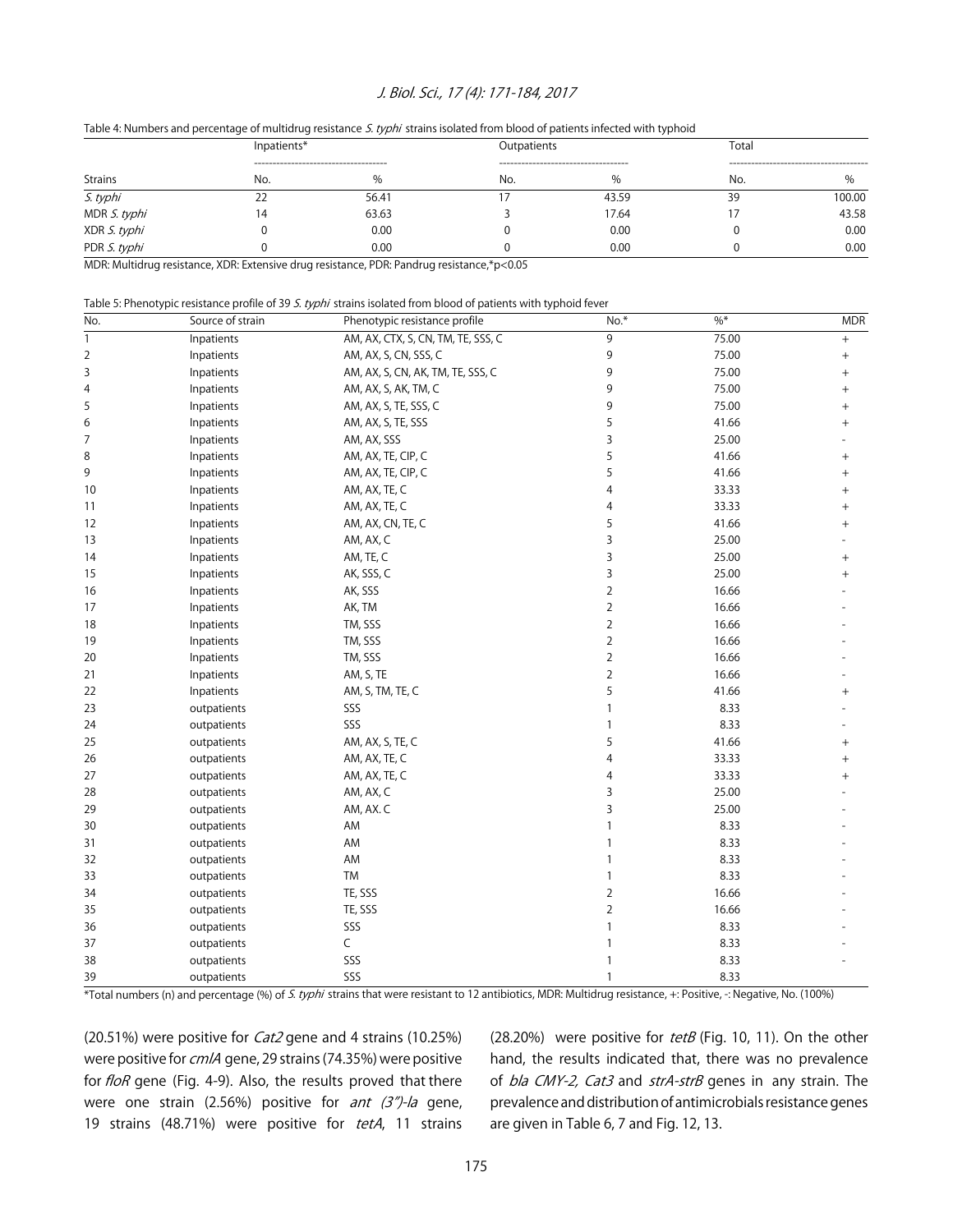

Fig. 2: Brown-pale colonies of  $S$ . typhi on chrome agar surface after 24 h at  $37^{\circ}$ C of incubation



Fig. 3: Numbers of *S. typhi* strains that were resistant to 12 antibiotics

> AM: Ampicillin 10 µg, AMX: Amoxicillin 25 µg, CTX: Cefotaxime 30 µg, CRO: Ceftriaxone 30 µg, S: Streptomycin 10 µ,CN: Gentamicin 15 µg, AK: Amikacin 30 µg, TM: Tobramycin 10 µg, TE: Tetracycline 30 UI, SSS: Sulfonamide 300 µg, CIP: Ciprofloxacin 5 µg, C: Chloramphenicol 30 µg



Fig. 4: PCR amplified products from extracted DNA of S. typhi strains

Amplified with diagnostic gene pse-1 show positive results at 419 bp. L: DNA molecular size marker. Lane 1-39: Samples numbers



- Fig. 5: PCR amplified products from extracted DNA of S. typhi
	- Amplified with diagnostic gene blaTEM show positive results at 643 bp. L: DNA molecular size marker. Lane 1-17: Samples numbers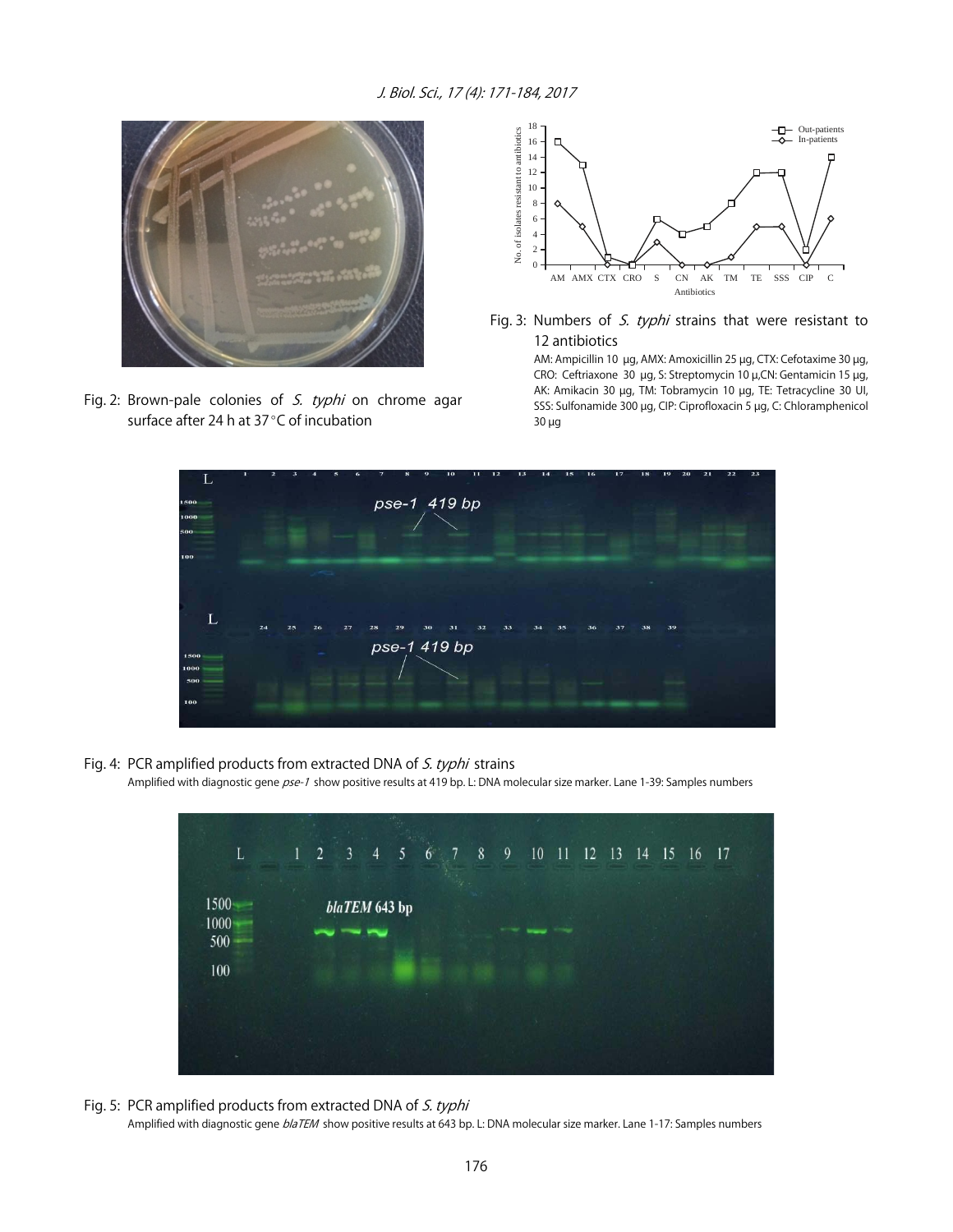

- Fig. 6: PCR amplified products from extracted DNA of S. typhi strains
	- Amplified with diagnostic gene blaSHV show positive results at 714 bp. L: DNA molecular size marker. Lane 1-17: Samples numbers

| L                          | $\mathbf{1}$ | $\overline{2}$ | $\mathfrak z$ | $\overline{4}$ | 5                  | 6  | $7\phantom{.0}$ | 9<br>$\boldsymbol{8}$ | $10\,$ | 11 | 12 13 |    | $14$ 15 |    |    |    |    | 16 17 18 19 20 21 | 22 23 |
|----------------------------|--------------|----------------|---------------|----------------|--------------------|----|-----------------|-----------------------|--------|----|-------|----|---------|----|----|----|----|-------------------|-------|
| 1500<br>1000<br>500<br>100 | cat 1 582 bp |                |               |                |                    |    |                 |                       |        |    |       |    |         |    |    |    |    |                   |       |
| L                          |              |                |               |                |                    |    |                 |                       |        |    |       |    |         |    |    |    |    |                   |       |
| 1500<br>1000<br>500        |              |                | 24 25         | 26             | 27<br>cat 1 582 bp | 28 | 29              | 30                    | 31     | 32 | 33    | 34 | 35      | 36 | 37 | 38 | 39 |                   |       |
| 100                        |              |                |               |                |                    |    |                 |                       |        |    |       |    |         |    |    |    |    |                   |       |

Fig. 7: PCR amplified products from extracted DNA of S. typhi strains

Amplified with diagnostic gene Cat1 show positive results at 582 bp. L: DNA molecular size marker. Lane 1-39: Samples numbers



#### Fig. 8: Multiplex PCR amplified products from extracted DNA of S. typhi strains Amplified with diagnostic genes Cat2 and cm/A show positive results at 547 bp and 662 bp respectively. L: DNA molecular size marker. Lane 1-18: Samples numbers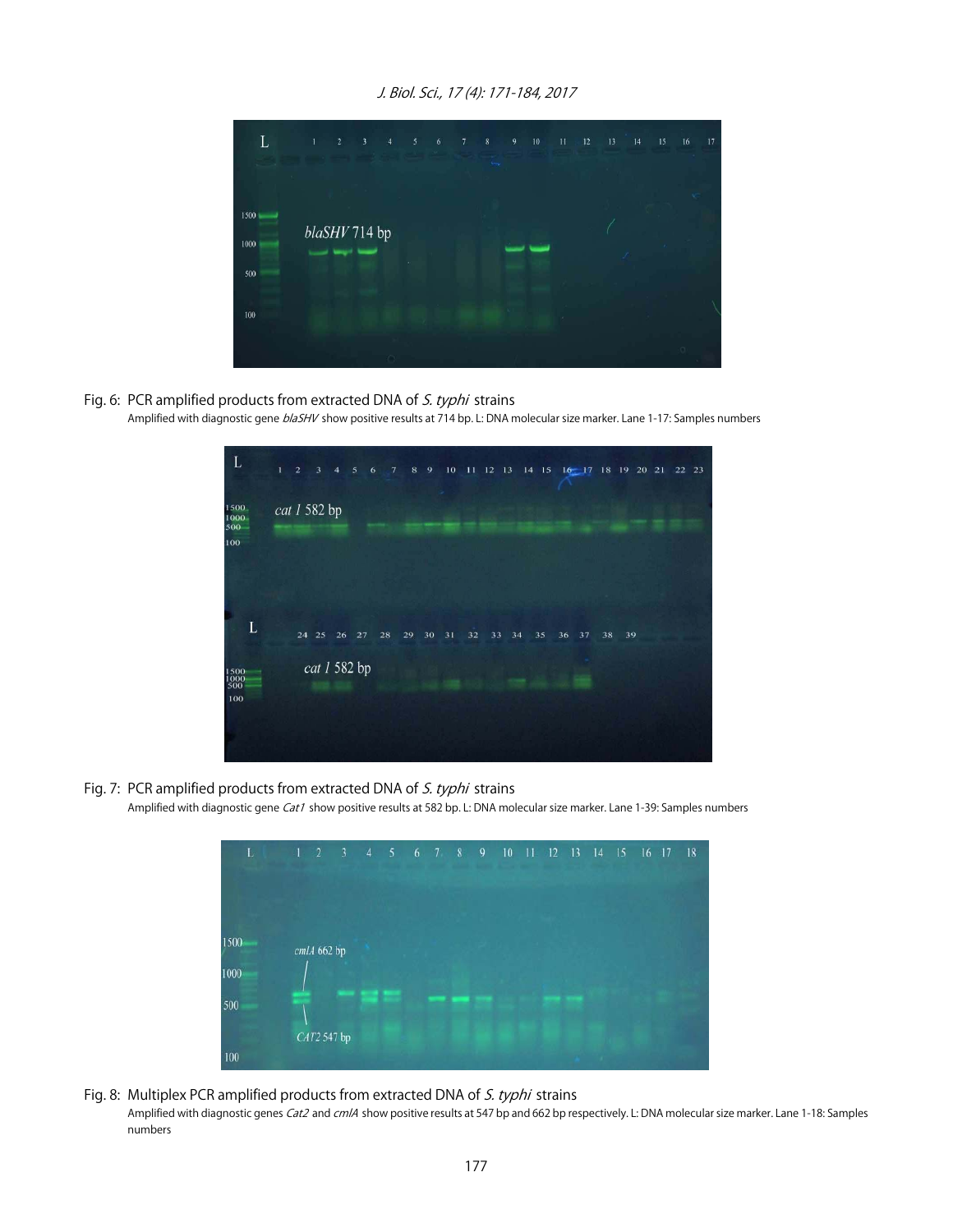| L                        |                   | $1 -$ | $\mathbf{2}$ | $\rightarrow$     | 4  | 5  | 6  | 7  | 8  | $\cdot$ | 10 | 11 |    | $12 - 13$ | $14 - 15$ |    | 16 | 17 |
|--------------------------|-------------------|-------|--------------|-------------------|----|----|----|----|----|---------|----|----|----|-----------|-----------|----|----|----|
|                          |                   |       |              |                   |    |    |    |    |    |         |    |    |    |           |           |    |    |    |
|                          |                   |       |              |                   |    |    |    |    |    |         |    |    |    |           |           |    |    |    |
| $1500$ =                 |                   |       |              |                   |    |    |    |    |    |         |    |    |    |           |           |    |    |    |
| 1000                     |                   |       |              |                   |    |    |    |    |    |         |    |    |    |           |           |    |    |    |
| 500                      |                   |       |              | $f$ lo $R$ 198 bp |    |    |    |    |    |         |    |    |    |           |           |    |    |    |
| 100                      |                   |       |              |                   | ÷. |    |    |    |    |         |    |    |    |           |           |    |    |    |
| L                        | 18.               | 19    | 20           | 21                | 22 | 23 | 24 | 25 | 26 | 27      | 28 | 29 | 30 | 31        | 32        | 33 | 34 | 35 |
|                          |                   |       |              |                   |    |    |    |    |    |         |    |    |    |           |           |    |    |    |
| $1500$ $\longrightarrow$ |                   |       |              |                   |    |    |    |    |    |         |    |    |    |           |           |    |    |    |
| $1000$ $\frac{1}{2}$     |                   |       |              |                   |    |    |    |    |    |         |    |    |    |           |           |    |    |    |
| $500$ $-$                |                   |       |              |                   |    |    |    |    |    |         |    |    |    |           |           |    |    |    |
|                          | $f$ lo $R$ 198 bp |       |              |                   |    |    |    |    |    |         |    |    |    |           |           |    |    |    |
| 100                      |                   |       |              |                   |    |    |    |    |    |         |    |    |    |           |           |    |    |    |
|                          |                   |       |              |                   |    |    |    |    |    |         |    |    |    |           |           |    |    |    |

Fig. 9: PCR amplified products from extracted DNA of S. typhi strains Amplified with diagnostic gene floR show positive results at 198 bp. L: DNA molecular size marker. Lane 1-35: Samples numbers



Fig. 10: PCR amplified products from extracted DNA of S. typhi strains

Amplified with diagnostic gene *ant (3")-la* show positive results at 526 bp. L: DNA molecular size marker. Lane 1-19: Samples numbers



Fig. 11: Multiplex PCR amplified products from extracted DNA of S. typhi strains Amplified with diagnostic genes tetA and tetB show positive results at 210 bp and 659 bp respectively. L: DNA molecular size marker. Lane 1-29: Samples numbers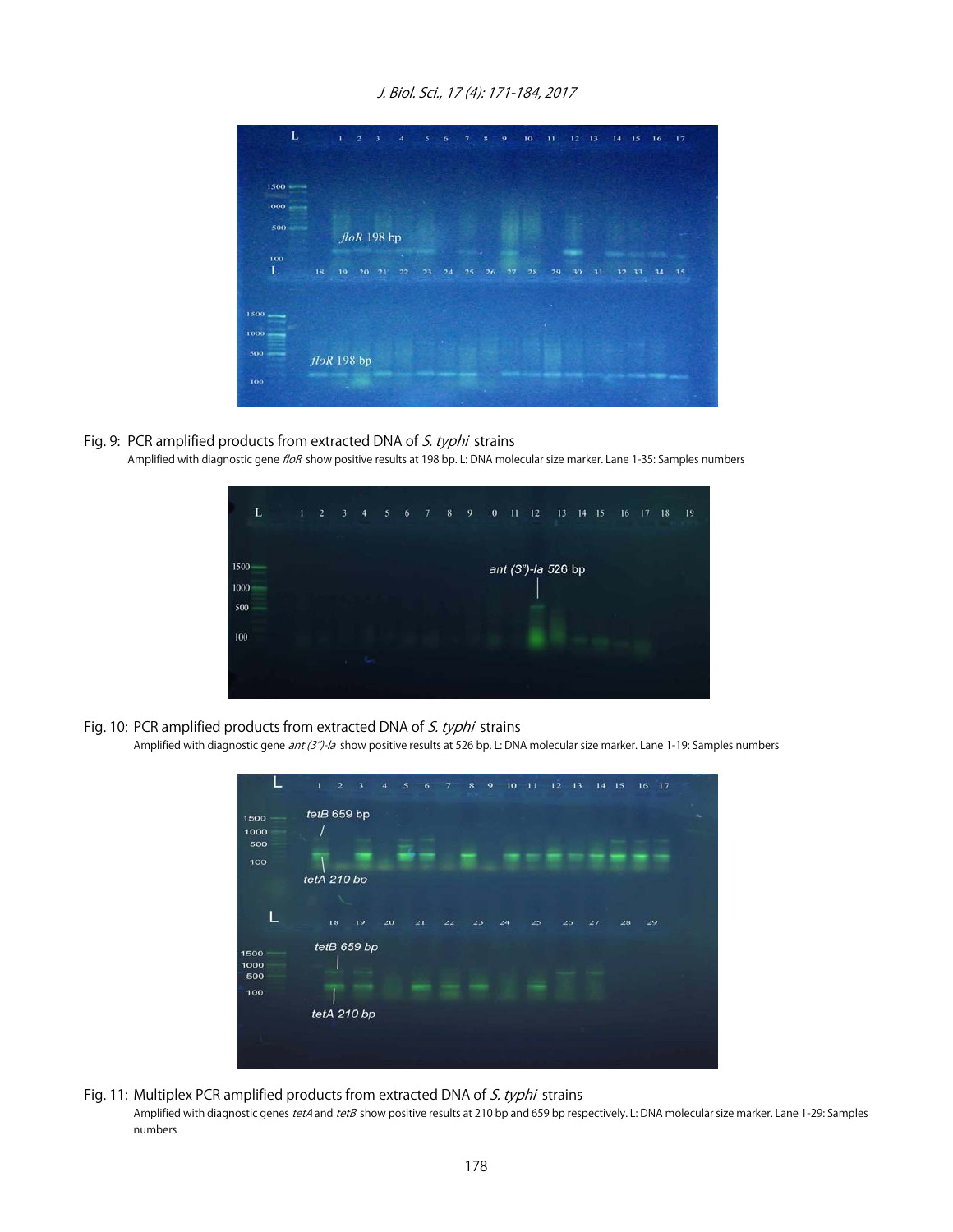|                  |                 | Source of strain          |                            |                      |
|------------------|-----------------|---------------------------|----------------------------|----------------------|
| Genes            | Antibiotics     | Inpatients*22 strains (%) | Outpatients 17 strains (%) | Total 39 strains (%) |
| pse-1            | Ampicillin      | 9 (40.90%)                | 9 (52.94%)                 | 18 (46.15%)          |
| blaTEM           | lactamase       | 6(27.27%)                 | $0(0.0\%)$                 | 6 (15.38%)           |
| blaSHV           | β-lactamase     | 5 (22.72%)                | $0(0.0\%)$                 | 5 (12.82%)           |
| blaCMY-2         | β-lactamase     | $0(0.0\%)$                | $0(0.0\%)$                 | $0(0.0\%)$           |
| Cat1             | Chloramphenicol | 18 (81.81%)               | 6 (35.29%)                 | 24 (61.53%)          |
| Cat <sub>2</sub> | Chloramphenicol | 8 (36.36%)                | $0(0.0\%)$                 | 8 (20.51%)           |
| Cat3             | Chloramphenicol | $0(0.0\%)$                | $0(0.0\%)$                 | $0(0.0\%)$           |
| floR             | Chloramphenicol | 17 (77.27%)               | 12 (70.58%)                | 29 (74.35%)          |
| cm/A             | Chloramphenicol | 4 (18.18%)                | $0(0.0\%)$                 | 4 (10.25%)           |
| ant $(3")$ -la   | Gentamicin      | $1(4.54\%)$               | $0(0.0\%)$                 | 1(2.56%)             |
| tet A            | Tetracycline    | 17 (77.27%)               | 2 (11.76%)                 | 19 (48.71%)          |
| tet B            | Tetracycline    | 9 (40.90%)                | 2 (11.76%)                 | 11 (28.20%)          |
| strA-strB        | Streptomycin    | $0(0.0\%)$                | $0(0.0\%)$                 | $0(0.0\%)$           |
| $*p<0.05$        |                 |                           |                            |                      |

#### Table 6: Numbers and percentages of 13 anti-microbials resistance-associated genes among 39 S. typhi strains isolated from patients infected with typhoid fever

Table 7: Genotypic resistance profile of 39 S. typhi strains isolated from blood of patients with typhoid fever

| Source of strain | Genotypic resistance profiles                  | No.            | $\%$  |
|------------------|------------------------------------------------|----------------|-------|
| Inpatients       | blaSHV, Cat1, Cat2, floR, cmlA, tet A, tet B   | 7              | 53.84 |
| Inpatients       | blaTEM, blaSHV, Cat1, floR                     | 4              | 30.76 |
| Inpatients       | blaTEM, blaSHV, Cat1, floR, cmlA, tet A, tet B | 7              | 53.84 |
| Inpatients       | blaTEM, Cat1, Cat2, floR, cmlA                 | 5              | 38.46 |
| Inpatients       | pse-1, Cat2, floR, cmlA, tet A, tet B          | 6              | 46.15 |
| Inpatients       | Cat1, tet $A$ , tet $B$                        | 3              | 23.07 |
| Inpatients       | Cat2, floR                                     | 2              | 15.38 |
| Inpatients       | pse-1, Cat1, Cat2, tet A                       | 4              | 30.76 |
| Inpatients       | blaTEM, blaSHV, Cat1, Cat2, floR               | 5              | 38.46 |
| Inpatients       | pse-1, blaTEM, blaSHV, Cat1, tet A             | 5              | 38.46 |
| Inpatients       | blaTEM, Cat1, floR, tet A                      | 4              | 30.76 |
| Inpatients       | Cat1, Cat2, ant (3")-la, tet A, tet A          | 5              | 38.46 |
| Inpatients       | pse-1, Cat1, Cat2, floR, tet A                 | 5              | 38.46 |
| Inpatients       | pse-1, Cat1, floR, tet A                       | 4              | 30.76 |
| Inpatients       | pse-1, Cat1, floR, tet A, tet B                | 5              | 38.46 |
| Inpatients       | pse-1, Cat1, floR, tet A, tet B                | 5              | 38.46 |
| Inpatients       | floR, tet A, tet B                             | 3              | 23.07 |
| Inpatients       | Cat1, floR, tet A, tet B                       | 4              | 30.76 |
| Inpatients       | floR, tet A, tet B                             | 3              | 23.07 |
| Inpatients       | Cat1, floR                                     | 2              | 15.38 |
| Inpatients       | pse-1, Cat1, floR, tet A                       | 4              | 30.76 |
| Inpatients       | pse-1, Cat1, floR, tet A                       | 4              | 30.76 |
| Outpatients      | Cat1, floR, tet A                              | 3              | 23.07 |
| Outpatients      | floR                                           | $\mathbf{1}$   | 7.69  |
| Outpatients      | Cat1, floR, tet A                              | 3              | 23.07 |
| Outpatients      | pse-1, Cat1, tet B                             | 3              | 23.07 |
| Outpatients      | pse-1, floR, tet B                             | 3              | 23.07 |
| Outpatients      | pse-1, floR                                    | 2              | 15.38 |
| Outpatients      | pse-1, floR                                    | $\overline{2}$ | 15.38 |
| Outpatients      | floR                                           | 1              | 7.69  |
| Outpatients      | pse-1, floR                                    | $\overline{2}$ | 15.38 |
| Outpatients      | floR                                           | 1              | 7.69  |
| Outpatients      | pse-1, floR                                    | $\overline{2}$ | 15.38 |
| Outpatients      | pse-1, Cat1, floR                              | 3              | 23.07 |
| Outpatients      | floR                                           | 1              | 7.69  |
| Outpatients      | pse-1                                          | 1              | 7.69  |
| Outpatients      | Cat1                                           | 1              | 7.69  |
| Outpatients      |                                                | 0              | 0.0   |
| Outpatients      | pse-1                                          | 1              | 7.69  |

Total numbers (n) and percentage (%) of S. typhi strains that were carriers of antimicrobial resistance genes (total: 13 genes)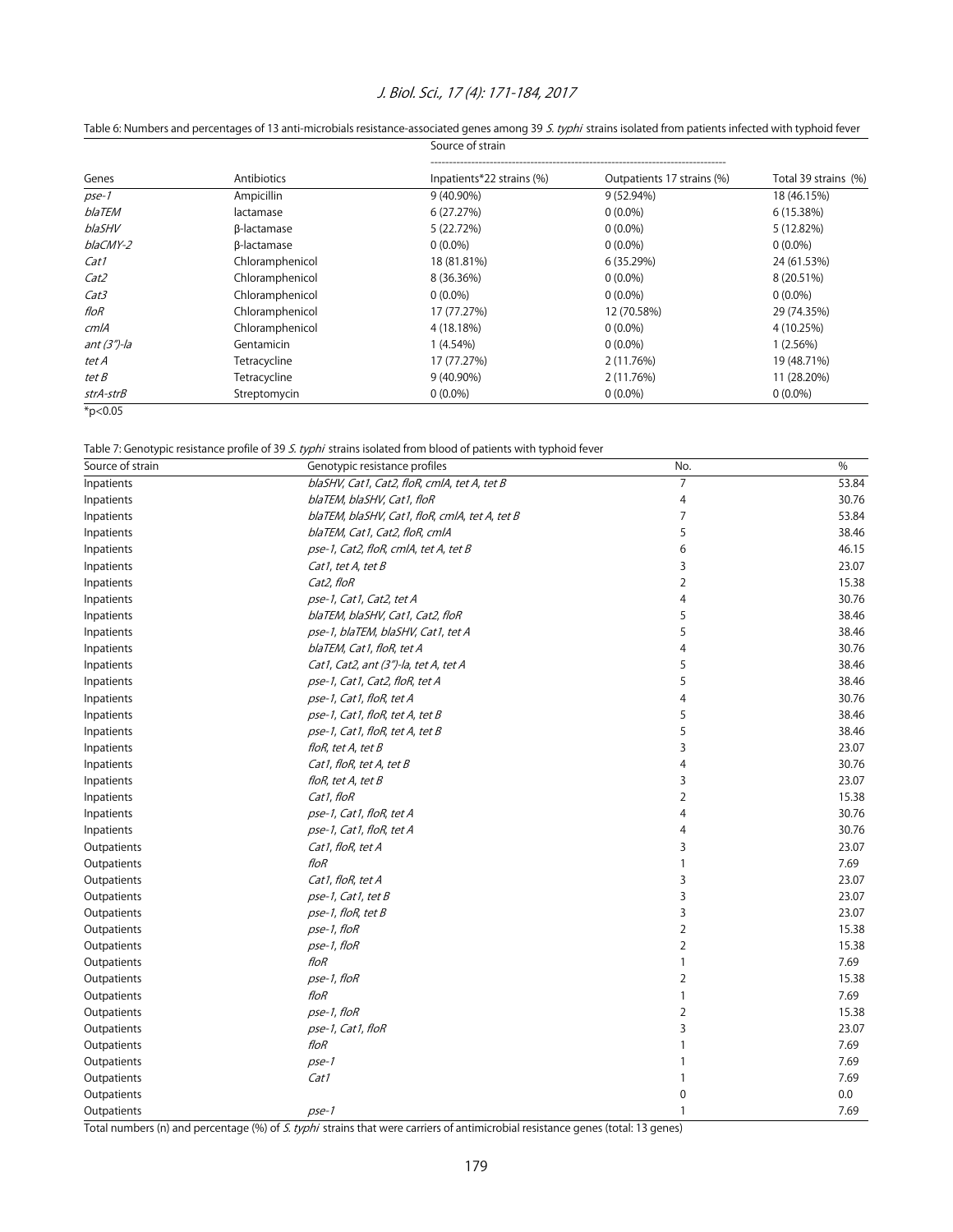

Fig. 12: Total numbers of antimicrobials resistance genes among 39 S. typhi strains isolated from blood of total patients infected with typhoid fever



Fig. 13: Prevalence of 13 antimicrobials resistance genes among 39 S. typhi strains isolated from blood of inpatients and outpatients infected with typhoid fever

#### **DISCUSSION**

Salmonella typhi is one of the most drug-resistant Gram-negative bacteria cause typhoid fever and it is the one of the most major public health concern in developing Asian countries and a common cause of bloodstream infection in the Middle East $20,21$ .

The antimicrobials susceptibility test of 39 S. typhi strains proved that 61.53% of the strains were resistant to ampicillin, 51.28% were resistant to chloramphenicol, 46.15% were resistant to amoxicillin and 43.58% were resistant to tetracycline and sulfonamide. Most  $S$ . typhi strains were susceptible to tobramycin, streptomycin, amikacin, gentamicin, ciprofloxacin and cefotaxime and all S. typhi strains were susceptible to ceftriaxone (Fig. 3). Salmonella typhi strains isolated from blood of inpatients were more resistant to antimicrobials from those isolated from blood of outpatients (Table 4) and there were 17 strains (43.58%) were MDR most of them (14 strains, p<0.05) isolated from blood of inpatients (Table 5).

Multi-drug resistant *S. typhi* is endemic in Iraq and in some Asian countries such as Pakistan and India, also, MDR S. typhi has been reported in some parts of the world such as Finland, United Kingdom and United States<sup>22-24</sup>. Recently, the incidence of Multi-drug resistant  $S$ . typhi increased in the different countries worldwide<sup>25,26</sup>.

In developing countries, typhoid fever is a common infection in both urban and rural areas and there were over 120 million infections and more than 500000 annual deaths, worldwide<sup>27</sup>

In Iraq and other developing countries, different antimicrobials such as ampicillin, chloramphenicol, amoxicillin and aminoglycosides were used as the first line antimicrobials typhoid fever caused by multidrug-resistant S. typhi and other type of *salmonella* therefore most Gram-negative bacteria including *S. typhi* developed new resistant against these antimicrobials<sup>27,28</sup>. In Nigeria, Fashae *et al.*<sup>29</sup> proved that there were resistance rate ranged from 59-36% against ampicillin, trimethoprim, sulfamethoxazole and chloramphenicol. In previous years, multi-drug resistant S. typhi strains have been reported in different studies<sup>30-33</sup>. Recently, 986 S. typhi isolates were collected in Asia and Middle East, from Iraq, Jordan, Qatar, Egypt, Uzbekistan and Pakistan and were tested for antibiotic susceptibility to 5 antimicrobials using the Kirby-Bauer method and the results proved that 83% of strains were MDR in Iraq, 52% were MDR in Pakistan and 14% in Qatar, these S. typhi strains were resistance to chloramphenicol, trimethoprim-sulfamethoxazole and ampicillin<sup>27</sup>. In Kuwait, Dimitrov et al.<sup>34</sup> found in his study that there were 50 clinical S. typhi strains (37%) were MDR. In Saudi Arabia, out of total 33 S. enterica strains there were 26 strain (78.78%) were MDR<sup>35</sup>. Also, in the current study, all *S. typhi* strains were susceptible to Ceftriaxone 30 µg, this result was observed in other Gulf countries such as, Kuwait and United Arab Emirates<sup>36</sup>. The results of the present study are in agreement with results by El-Tayeb *et al*.<sup>35</sup>, who proved that there were 2 S. enterica strains (6.1%) were resistance to third-generation cephalosporin such as cefotaxime. While the results are disagreement with Burke *et al*.<sup>37</sup>, who reported that 11% of the *S. enterica* strains were resistance to third-generation cephalosporin. Ceyssens *et al*.<sup>38</sup> reported that there were high prevalence in quinolone resistance-associated genes in S. enterica strains.

Infected by multi-drug resistant  $S$ . typhi strains have rapidly increased over the past 25 years in Asia and the Middle East<sup>39,40</sup>. In this study, most of *S. typhi* strains isolated from blood of inpatients infected with typhoid fever were MDR while others strains isolated from blood of outpatients were non-MDR, this might be due to vertical transfer of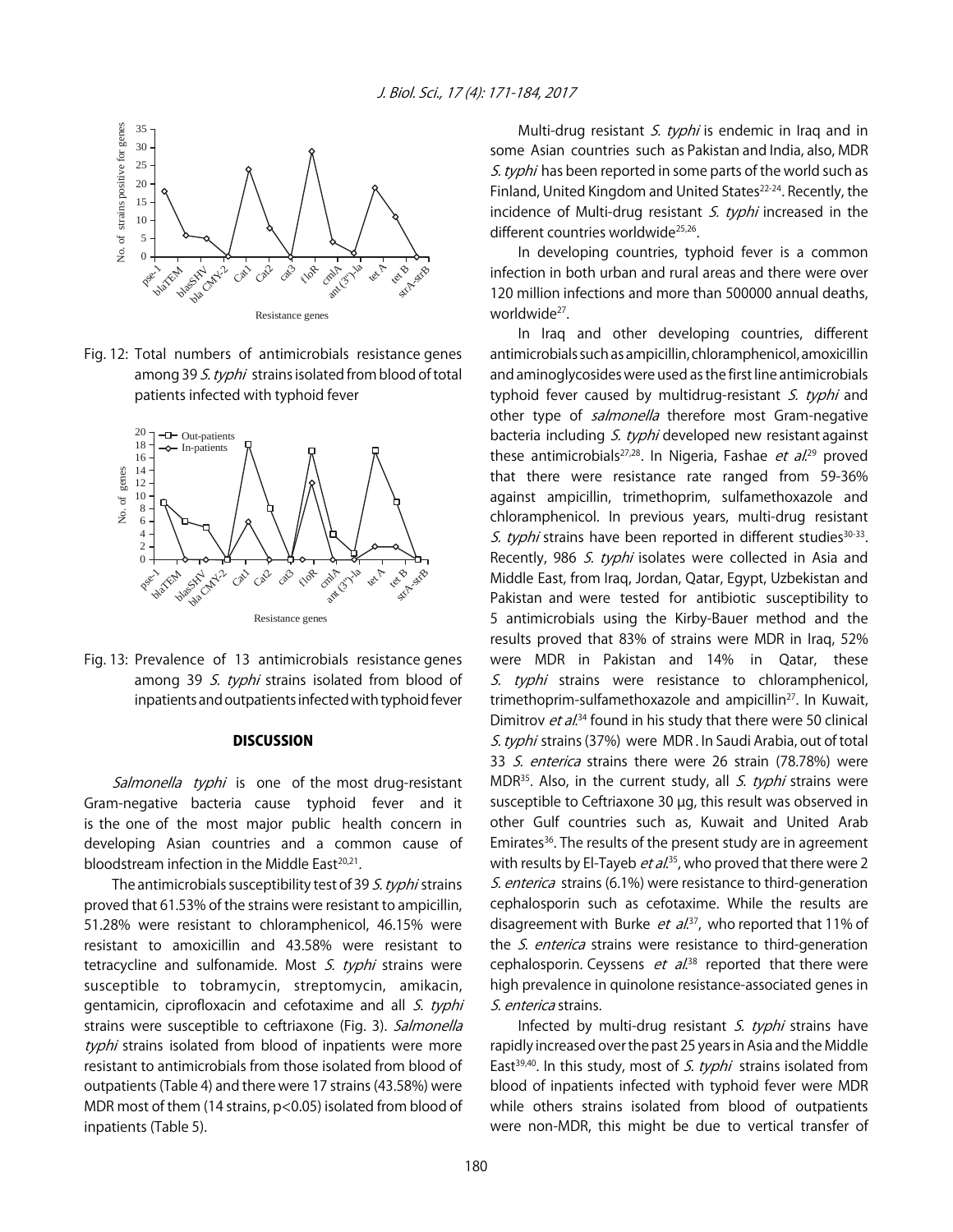antimicrobials resistance gene from other hospitalized Gram-negative bacteria such as *blaSHV, blaTEM* and *blaCTX-M*. Hassing *et al*.<sup>41</sup> suggested that the presence of a mutation in some antimicrobials resistance-association genes are responsible for the emergence of this reduced susceptibility. Conjugative transfer of bacterial plasmids cause acquired antimicrobial resistance phenotypes between different bacteria<sup>42-44</sup>. Class I integrons may be localized in plasmids, which are mobile DNA elements that are important in the proliferation of MDR Gram-negative enteric bacteria and others<sup>45,46</sup>.

Molecular analysis of the 39 S. typhi strains shows there were high prevalence in *floR* gene (74.35%) followed by *Cat1* gene (61.53%) and there were moderate prevalence in tetA gene (48.71%) and pse-1 gene (46.15%), while blaTEM, blaSHV, Cat2, cmlA, ant (3")-la, tet A, tet B genes were prevalent in low rates. On the other hand, there were no any prevalence in bla CMY-2, Cat3 and strA-strB genes (Table 7). And the results proved that S. typhi strains isolated from inpatients were carried antimicrobials resistance associated-genes more than those isolated from outpatients (p<0.05) (Table 7, Fig. 13). This results are in agreement with some previous studies<sup>2,3,47,48</sup>.

Production of extended-spectrum-lactamases enzymes lead to increase resistance to 3rd generation cephalosporins, is an ever increasing problem and is a cause of serious concern worldwide. These enzymes have been detected in many Gram-negative bacteria especially in the Enterobacteriaceae family including different serovars of Salmonella enterica<sup>47-49</sup>. In Iraq, Chloramphenicol was used as the first line to treatment typhoid fever caused by S. typhi and S. paratyphi, this recurrent use of the same antimicrobial led to limiting its therapeutic value, therefore, chloramphenicol associated-genes were high prevalence in this study.

In South African, Zishiri et al.<sup>7</sup> reported that the pse-1 gene was prevalent with percentage 50% and tet A gene was 70%, tet B, sul 1 and sul 2 genes were exhibited 60% while ant  $(3")$ -lagene was prevalent with percentage 80%. The pse-1 gene is responsible for resistance to \$-lactamase was detected in 46.15% of the total  $S.$  typhi strains found to be resistant to ampicillin and amoxicillin. Llanes *et al*.<sup>50</sup> proved that resistance to  $\beta$ -lactam is due to the production of the  $pse-1$  enzyme. Glenn *et al.*<sup>51</sup> reported that *Salmonella* was carried the *pse-1* gene and it is one of the most prevalent  $\beta$ -lactamases. One of the most important aminoglycoside resistance association-genes is the *ant (3")-la* and it has been detected in many pathogenic bacteria such as  $K$ . pneumoniae and p.aeruginosa but there is no enough information about the prevalence of this gene in *Salmonella*, especially in Iraq. In this study there was only one *S.typhi* strain was carried this gene.

In this study, none of S. typhi strains were found to be positive for Extended-spectrum beta-lactamases by a Double-disk synergy test.

This result is quite agreement with Elumalai *et al.*<sup>2</sup>, who suggested a possible reason for this result is that bla-TEM gene don't has the ability to hydrolysis 3rd and 4th generation cephalosporins while has the ability to hydrolysis penicillins and may be 1st generation cephalosporins, therefore which could not be detected by double-disk synergy test.

Overproduction and mutation in beta-lactamases is due to the continuous exposure of bacterial strains to different types of  $\beta$ -lactams and lead to enables these bacteria to resist antimicrobials duo to hydrolysis different  $\beta$ -lactam antibiotics such as penicillins and cephalosporins<sup>2,52</sup>.

The *blaTEM* genes are found mainly in clinical isolates of K. pneumoniae and E. coli. The first blaTEM variant with increased activity against extended spectrum cephalosporins was blaTEM-3. Th e BlaSHV-2 isolated from K. pneumoniae in 1983, showed transferable resistance to cephalosporins such as cefotaxime53. Pathogenic bacteria that cause different nosocomial infections such as K. pneumoniae, P. aeruginosa and S. aureus have long been known to produce  $\beta$ -lactamase<sup>13</sup>. These enzymes have spread to other bacteria such as S. typhi and S. paratyphi that previously lacked to these enzymes<sup>54</sup>. In this study, tetA and tetB genes were detected in 48.71 and 28.20%, respectively, in total isolates. The mechanism of energy-dependent membrane-associated efflux proteins is encoded by tetA and tetB genes<sup>55</sup>. But Nde and Logue<sup>56</sup> suggested that there were another mechanisms restraint against tetracycline such as enzymatic inactivation and ribosomal protection may be including in this study. In this study, by phenotypic test a total of 39 S. typhi strains were resistant to streptomycin with percentage 23.07% but the identity of the gene strA-strB was not found, this may be due there are many genes other than strA-strB responsible for streptomycin resistant and it is very difficult to cover all antimicrobials association- genes in the present study. Also, in the current study, there was no fully compatibility between phenotypic and molecular in antimicrobials resistance results.

The antimicrobials resistant associated-genes were also detected in some susceptible and resistant isolates, this might be due to that some antimicrobial-resistant genes are silent in S. typhi strains under some circumstances. These silent genes can spread to other bacteria under continuous use of antimicrobials. Finally, the main recommendations in this study are: Avoid recurrent use the same antimicrobials such as ampicillin and chloramphenicol to treated typhoid fever, study the prevalence of other antimicrobials resistance genes in S. typhi strains and make more precautionary measures to different bacterial infections especially in hospitals.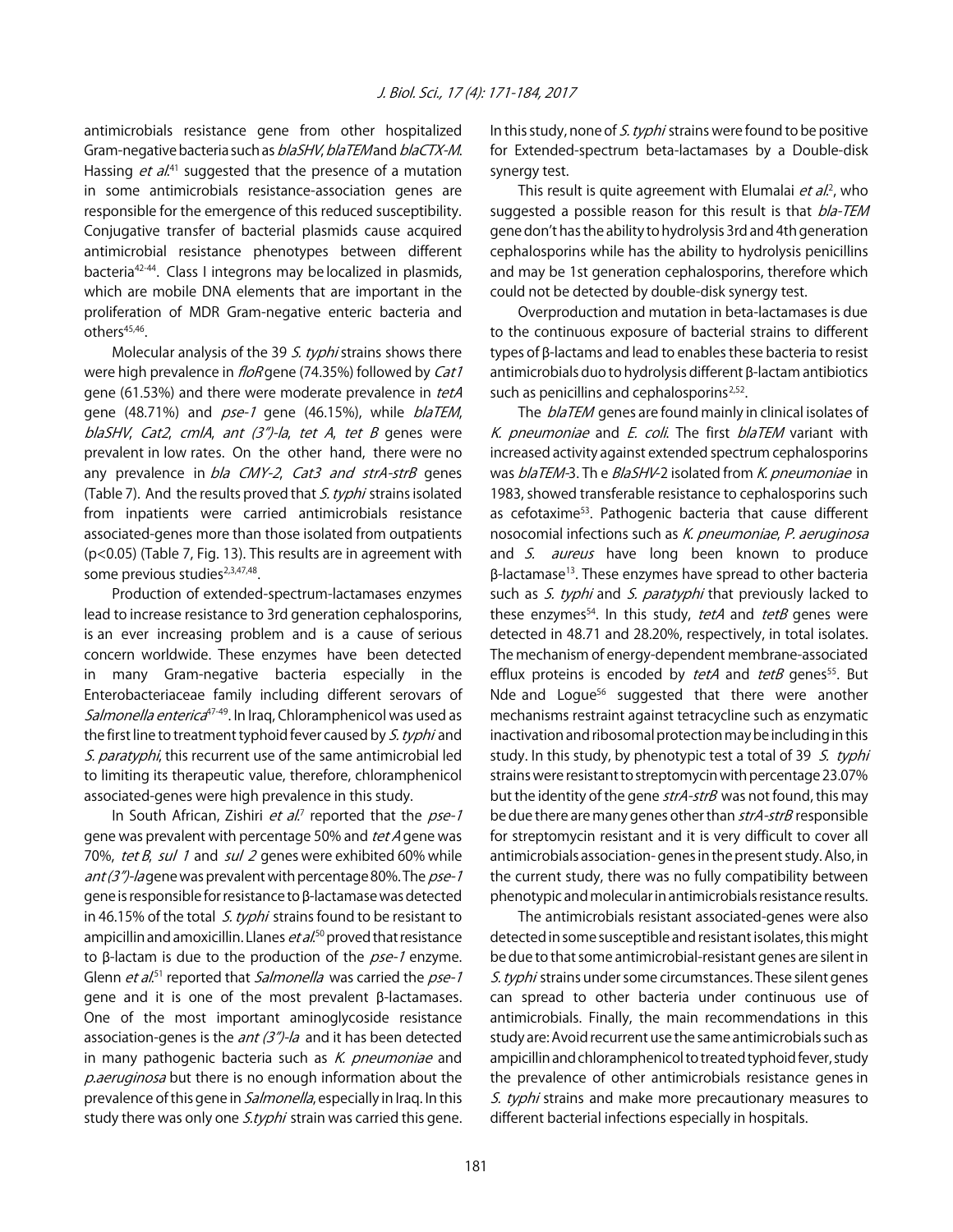#### **CONCLUSION**

Chloramphenicol and ampicillin resistance associatedgenes (floR, Cat1 and pse-1) were more prevalent in S. typhi strains isolated from blood of inpatients with typhoid fever more than those isolated from blood of outpatients.

#### SIGNIFICANCE STATEMENTS

This study discovers that most  $S$ . typhi strains isolated from hospital patients became highly resistant to antimicrobials especially against chloramphenicol and ampicillin. This study will help the researcher to use the ceftriaxone to treat patients with typhoid fever and create a good image about resistance associated-genes in clinical S. typhi strains. On the other hand, the results of this study proved that S. typhi strains isolated from hospitals patients were more virulent than those isolated from non-hospital patients.

#### ACKNOWLEDGMENT

We are grateful to staff of Medical Laboratory in Al-Najaf Hospital for providing the clinical samples.

#### **REFERENCES**

- 1. Lugito, N.P.H. and Cucunawangsih, 2017. Antimicrobial resistance of *Salmonella enterica* serovars typhi and paratyphi isolates from a general hospital in Karawaci, Tangerang, Indonesia: A five-year review. Int. J. Microbiol. 10.1155/2017/6215136.
- 2. Elumalai, S., G. Muthu, R.E.M. Selvam and S. Ramesh, 2014. Detection of TEM-, SHV- and CTX-M-type  $\beta$ -lactamase production among clinical isolates of Salmonella species. J. Med. Microbiol., 63: 962-967.
- 3. Adesiji, Y.O., V.K. Deekshit and I. Karunasagar, 2014. Antimicrobial resistant genes associated with Salmonella spp. isolated from human, poultry and seafood sources. Food Sci. Nutr., 2: 436-442.
- 4. Dutta, S., S. Das, U. Mitra, P. Jain and I. Roy et al., 2014. Antimicrobial resistance, virulence profiles and molecular subtypes of Salmonella enterica serovars Typhi and Paratyphi a blood isolates from Kolkata, India during 2009-2013. PLoS One, Vol. 9.
- 5. Das, S., S. Samajpati, U. Ray, I. Roy and S. Dutta, 2017. Antimicrobial resistance and molecular subtypes of Salmonella enterica serovar Typhi isolates from Kolkata, India over a 15 years period 1998-2012. Int. J. Med. Microbiol., 307: 28-36.
- 6. Aljanaby, A.A.J., 2013. Antibacterial activity of an aqueous extract of *Petroselinum crispum* leaves against pathogenic bacteria isolated from patients with burns infections in Al-Najaf governorate, Iraq. Res. Chem. Intermed., 39: 3709-3714.
- 7. Zishiri, O.T., N. Mkhize and S. Mukaratirwa, 2016. Prevalence of virulence and antimicrobial resistance genes in Salmonella spp. isolated from commercial chickens and human clinical isolates from South Africa and Brazil. Onderstepoort J. Vet. Res., Vol. 83.
- 8. Munir, T., M. Lodhi, J.K. Ansari, S. Andleeb and M. Ahmed, 2016. Extended spectrum beta lactamase producing cephalosporin resistant Salmonella Typhi, reported from Rawalpindi, Pakistan. J. Pak. Med. Assoc., 66: 1035-1036.
- 9. Trongjit, S., S. Angkititrakul, R.E. Tuttle, J. Poungseree, P. Padungtod and R. Chuanchuen, 2017. Prevalence and antimicrobial resistance in *Salmonella enterica* isolated from broiler chickens, pigs and meat products in Thailand-Cambodia border provinces. Microbiol. Immunol., 61: 23-33.
- 10. Collee, J.G., B.P. Marmion, A.G. Fraser and A. Simmons, 1999. Mackie and McCartney Practical Medical Microbiology. 14 Edn., Churchill Livingstone, New York, pp: 263-298.
- 11. MacFaddin, J.F., 2000. Biochemical Tests for Identification of Medical Bacteria. 3rd Edn., Lippincott Williams & Wilkins, London, UK., Pages: 912.
- 12. CLSI., 2014. Performance Standards for Antimicrobial Susceptibility Testing. 22nd Edn., Clinical and Laboratory Standards Institute, USA., ISBN: 9781562388973, Pages: 226.
- 13. Aljanaby, A.A.J. and Q.M.H. Alfaham, 2017. Phenotypic and molecular characterization of some virulence factors in multidrug resistance escherichia coli isolated from different clinical infections in Iraq. Am. J. Biochem. Mol. Biol., 7: 65-78.
- 14. Bacci, C., E. Boni, I. Alpigiani, E. Lanzoni, S. Bonardi and F. Brindani, 2012. Phenotypic and genotypic features of antibiotic resistance in Salmonella enterica isolated from chicken meat and chicken and quail carcasses. Int. J. Food Microbiol., 160: 16-23.
- 15. Ensor, V.M., W. Jamal, V.O. Rotimi, J.T. Evans and P.M. Hawkey, 2009. Predominance of CTX-M-15 extended spectrum B-lactamases in diverse Escherichia coli and Klebsiella pneumoniae from hospital and community patients in Kuwait. Int. J. Antimicrob. Agents, 33: 487-489.
- 16. Alcaine, S.D., S.S. Sukhnanand, L.D. Warnick, W.L. Su, P. McGann, P. McDonough and M. Wiedmann, 2005. Ceftiofur-resistant *Salmonella* strains isolated from dairy farms represent multiple widely distributed subtypes that evolved by independent horizontal gene transfer. Antimicrob. Agents Chemother., 49: 4061-4067.
- 17. De Vito, D., R. Monno, F. Nuccio, M. Legretto and M. Oliva et al., 2015. Diffusion and persistence of multidrug resistant Salmonella typhimurium strains phage type DT120 in Southern Italy. BioMed Res. Int., Vol. 2015.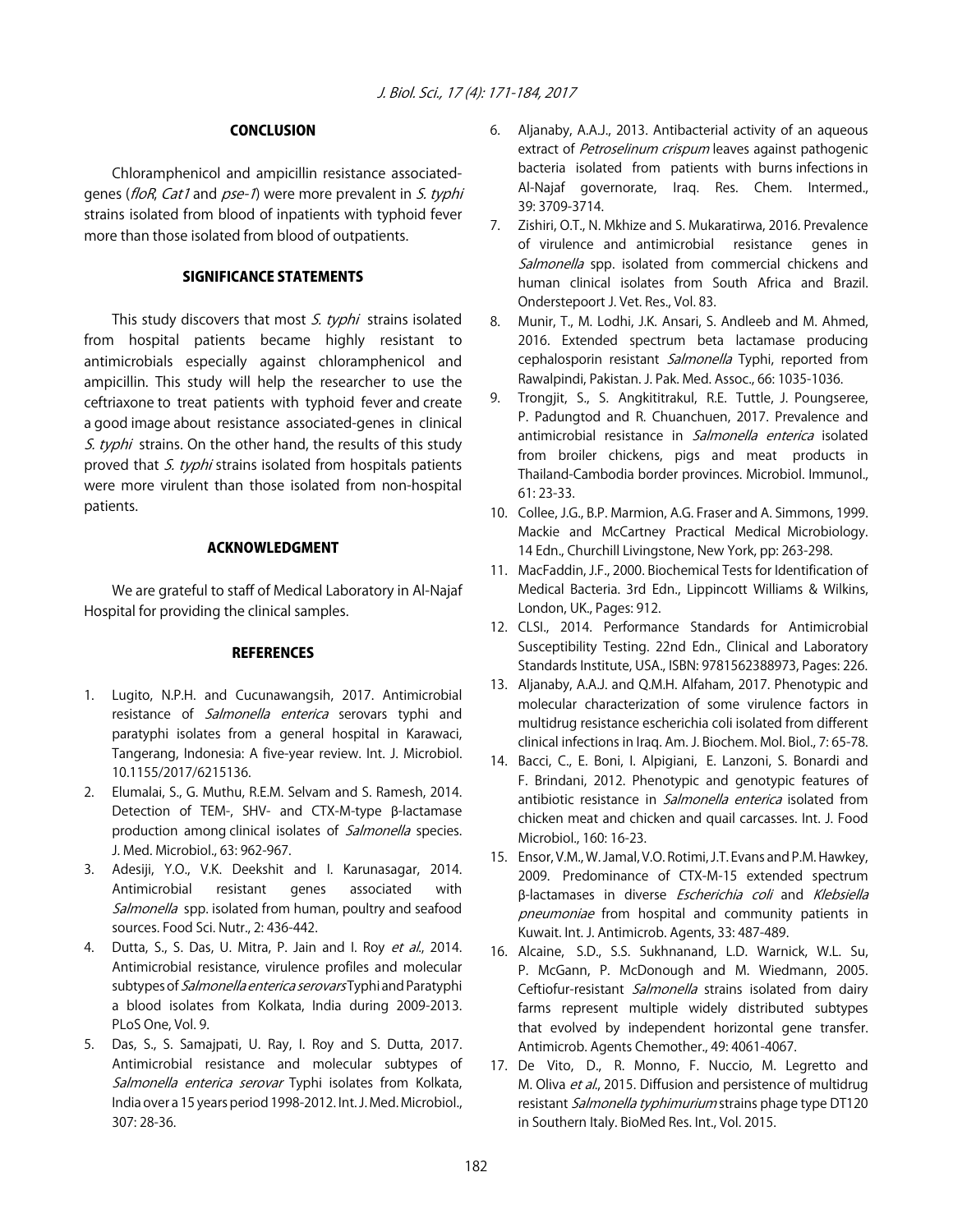- 18. Ma, M., H. Wang, Y. Yu, D. Zhang and S. Liu, 2007. Detection of antimicrobial resistance genes of pathogenic Salmonella from Swine with DNA microarray. J. Vet. Diagn Invest., 19: 161-167.
- 19. Tamang, M.D., J.Y. Oh, S.Y. Seol, H.Y. Kang and J.C. Lee et al., 2007. Emergence of multidrug-resistant Salmonella enterica serovar Typhi associated with a class 1 integron carrying the dfrA7 gene cassette in Nepal. Int. J. Antimicrobial Agents, 30: 330-335.
- 20. Naheed, A., P.K. Ram, W.A. Brooks, M.A. Hossain and M.B. Parsons et al., 2010. Burden of typhoid and paratyphoid fever in a densely populated urban community, Dhaka, Bangladesh. Int. J. Infect. Dis., 14: e93-e99.
- 21. Ahmed, D., M.A. Nahid, A.B. Sami, F. Halim and N. Akter et al., 2017. Bacterial etiology of bloodstream infections and antimicrobial resistance in Dhaka, Bangladesh, 2005-2014. Antimicrobial Resist. Infect. Control, Vol. 6.
- 22. Hakanen, A., P. Kotilainen, J. Jalava, A. Siitonen and P. Huovinen, 1999. Detection of decreased fluoroquinolone susceptibility in *Salmonellas* and validation of nalidixic acid screening test. J. Clin. Microbiol., 37: 3572-3577.
- 23. Ackers, M.L., N.D. Puhr, R.V. Tauxe and E.D. Mintz, 2000. Laboratory-based surveillance of Salmonella serotype Typhi infections in the United States: Antimicrobial resistance on the rise. JAMA., 283: 2668-2673.
- 24. Munir, T., M. Lodhi, T. Butt and K.A. Karamat, 2001. Incidence and multidrugresistance of Salmonella typhoid in Bahawalpur area. Pak. Armed Forces Med. J., 51: 10-13.
- 25. Threlfall, E.J. and L.R. Ward, 2001. Decreased susceptibility to ciprofloxacin in Salmonella enterica serotype typhi, United Kingdom. Emerg. Infect. Dis., 7: 448-450.
- 26. Nadeem, M., N. Ali, H. Achkzai and I. Ahmed, 2002. A profile of Enteric fever in adults at Quetta. Pak. J. Pathol., 13: 12-17.
- 27. Rahman, B.A., M.O. Wasfy, M.A. Maksoud, N. Hanna, E. Dueger and B. House, 2014. Multi drug resistance and reduced susceptibility to ciprofloxacin among Salmonella enterica serovar Typhi isolates from the Middle East and Central Asia. New Microbes New Infect., 2: 88-92.
- 28. Roy, J.S., L. Saikia, M. Medhi and D. Tassa, 2016. Epidemiological investigation of an outbreak of typhoid fever in Jorhat town of Assam, India. Indian J. Med. Res., 144: 592-596.
- 29. Fashae, K., F. Ogunsola, F.M. Aarestrup and R.S. Hendriksen, 2010. Antimicrobial susceptibility and serovars of Salmonella from chickens and humans in Ibadan, Nigeria. J. Infect. Dev. Countries, 4: 484-494.
- 30. Misra, R.N., K.S. Bawa, S.K. Magu, S. Bhandari, A. Nagendra and P.K. Menon, 2005. Outbreak of multi-drug resistant Salmonella Typhi enteric fever in Mumbai Garrison. Med. J. Armed Forces India, 61: 148-150.
- 31. Brooks, W.A., A. Hossain, D. Goswami, A.T. Sharmeen and K. Nahar et al., 2005. Bacteremic typhoid fever in children in an urban slum, Bangladesh. Emerg. Infect. Dis., 11: 326-329.
- 32. Singh, L. and M.P. Cariappa, 2016. Blood culture isolates and antibiogram of Salmonella: Experience of a tertiary care hospital. Med. J. Armed Forces India, 72: 281-284.
- 33. Ali, A., H.A. Ali, F.H. Shah, A. Zahid, H. Aslam and B. Javed, 2017. Pattern of antimicrobial drug resistance of Salmonella Typhi and Paratyphi A in a teaching hospital in Islamabad. J. Pak. Med. Assoc., 67: 375-379.
- 34. Dimitrov, T., E.E. Udo, O. Albaksami, S. Al-Shehab, A. Kilani, M. Shehab and A. Al-Nakkas, 2007. Clinical and microbiological investigations of typhoid fever in an infectious disease hospital in Kuwait. J. Med. Microbiol., 56: 538-544.
- 35. El-Tayeb, M.A., A.S. Ibrahim, A.A. Al-Salamah, K.S. Almaary and Y.B. Elbadawi, 2017. Prevalence, serotyping and antimicrobials resistance mechanism of Salmonella enterica isolated from clinical and environmental samples in Saudi Arabia. Brazil. J. Microbiol., 8382: 30320-30322.
- 36. Rotimi, V.O., W. Jamal, T. Pal, A. Sovenned and M.J. Albert, 2008. Emergence of CTX-M-15 type extended-spectrum  $\beta$ -lactamase-producing *Salmonella* spp. in Kuwait and the United Arab Emirates. J. Med. Microbiol., 57: 881-886.
- 37. Burke, L., K.L. Hopkins, D. Meunier, E. de Pinna, D. Fitzgerald-Hughes, H. Humphreys and N. Woodford, 2014. Resistance to third-generation cephalosporins in human non-typhoidal Salmonella enterica isolates from England and Wales, 2010-12. J. Antimicrobial Chemother., 69: 977-981.
- 38. Ceyssens, P.J., W. Mattheus, R. Vanhoof and S. Bertrand, 2015. Trends in serotype distribution and antimicrobial susceptibility in *Salmonella enterica* isolates from humans in Belgium, 2009 to 2013. Antimicrobial Agents Chemother., 59: 544-552.
- 39. Thong, K.L., Z.A. Bhutta and T. Pang, 2000. Multidrug-resistant strains of Salmonella enterica serotype typhi are genetically homogenous and coexist with antibiotic-sensitive strains as distinct, independent clones. Int. J. Infect. Dis., 4: 194-197.
- 40. Afzal, A., Y. Sarwar, A. Ali, A. Maqbool, M. Salman, M.A. Habeeb and A. Haque, 2013. Molecular evaluation of drug resistance in clinical isolates of Salmonella enterica serovar Typhi from Pakistan. J. Infect. Dev. Count., 7: 929-940.
- 41. Hassing, R.J., G.A. Menezes, W. van Pelt, P.L. Petit, P.J. van Genderen and W.H. Goessens, 2011. Analysis of mechanisms involved in reduced susceptibility to ciprofloxacin in Salmonella enterica serotypes Typhi and Paratyphi A isolates from travellers to Southeast Asia. Int. J. Antimicrob. Agents, 37: 240-243.